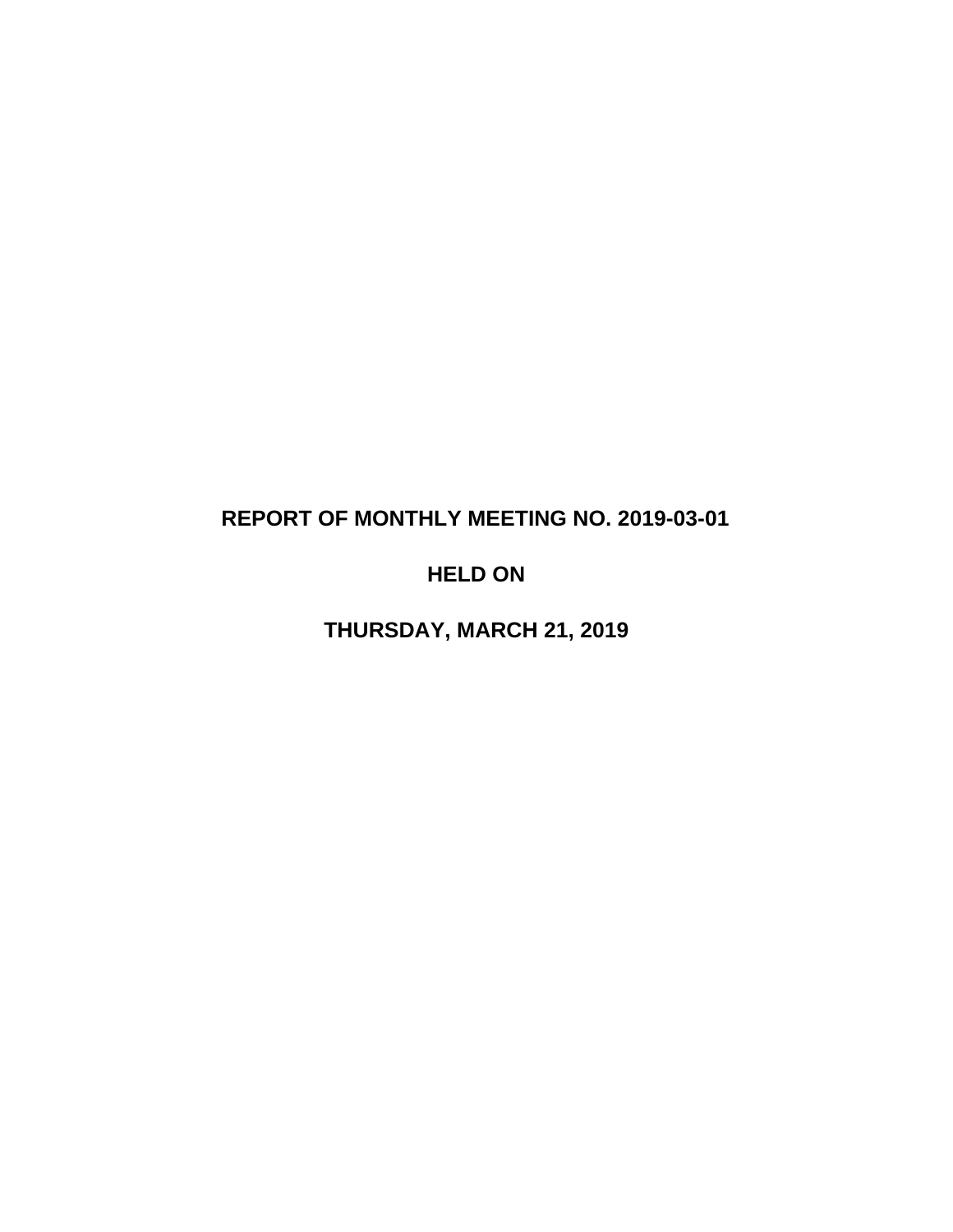Report of Monthly Meeting No. 2019-03-01 held on Thursday, March 21, 2019

| <b>ITEMS</b>                             | <b>CLASSIFICATION</b>                                                                                                                                                                                                             |                                                                                                | <b>PAGES</b> |  |  |  |  |  |
|------------------------------------------|-----------------------------------------------------------------------------------------------------------------------------------------------------------------------------------------------------------------------------------|------------------------------------------------------------------------------------------------|--------------|--|--|--|--|--|
| <b>Call to Order</b><br><b>Roll Call</b> |                                                                                                                                                                                                                                   |                                                                                                |              |  |  |  |  |  |
| <b>Secretary's Report</b>                |                                                                                                                                                                                                                                   | Recording Secretary presents minutes of previous meetings for approval.                        |              |  |  |  |  |  |
| <b>Refunds</b>                           | Errors in deduction and non-members                                                                                                                                                                                               |                                                                                                | $3 - 8$      |  |  |  |  |  |
|                                          | Full refunds to employees due to separation from service<br>Refund Reissued to New Payee<br>Refund elections in lieu of annuity<br>Refund of Spousal Contributions<br>$1/2\%$ refunds to new annuitants<br><b>Adjusted Refund</b> | Refund in accordance with Section 8-170 of the law governing the Fund                          |              |  |  |  |  |  |
| <b>Invoices</b>                          | <b>Administrative and Investment Fees</b>                                                                                                                                                                                         |                                                                                                | $9 - 12$     |  |  |  |  |  |
| <b>Annuities</b>                         | Annuities for Employees<br>Annuities for Widows, Widowers and Minor Children, Reversionary Annuities<br><b>Adjusted Annuities</b>                                                                                                 |                                                                                                |              |  |  |  |  |  |
| <b>Disability</b>                        | Applications for Duty and Ordinary Disability benefits<br>Applications for Extensions of Duty and Ordinary Disability benefits<br>Adjusted Duty and Ordinary Disability benefits                                                  |                                                                                                |              |  |  |  |  |  |
| <b>Membership</b>                        | Applications<br>Change in Dates of Birth<br><b>Administrative Review</b>                                                                                                                                                          |                                                                                                |              |  |  |  |  |  |
| <b>Treasurer's Report</b>                | City Treasurer's Statement of Account As of 02/28/2019                                                                                                                                                                            |                                                                                                | 26           |  |  |  |  |  |
| <b>MISCELLANEOUS</b>                     |                                                                                                                                                                                                                                   |                                                                                                | 27           |  |  |  |  |  |
| <b>Public Comment</b>                    |                                                                                                                                                                                                                                   | Other                                                                                          |              |  |  |  |  |  |
| Legislation                              |                                                                                                                                                                                                                                   | - PBS Update                                                                                   |              |  |  |  |  |  |
| - Legislative Update                     |                                                                                                                                                                                                                                   | - Update on Fund's Net Position                                                                |              |  |  |  |  |  |
|                                          |                                                                                                                                                                                                                                   | - Update on Employer Contribution 2018<br>- Comptroller Intercept Filing 40ILCS 5/8-173 (a-10) |              |  |  |  |  |  |
| Investments<br>- Market Enviroment       |                                                                                                                                                                                                                                   | - Update Spring Pension Matters                                                                |              |  |  |  |  |  |
| - Monthly Performance Report             |                                                                                                                                                                                                                                   | - Update on MEABF Employee Manual                                                              |              |  |  |  |  |  |
| - MEABF Staff Investment Report          |                                                                                                                                                                                                                                   | - RFI Risk and Fuctional Requirements Assessment for                                           |              |  |  |  |  |  |
| - Watchlist                              |                                                                                                                                                                                                                                   | - Information and Related Systems<br>- Old Business/New Business                               |              |  |  |  |  |  |
| - Liquidity Needs                        |                                                                                                                                                                                                                                   | - FOIA Update                                                                                  |              |  |  |  |  |  |
|                                          | - March 26, 2019 Investment Meeting Agenda Update<br>Detification of Allegation of Employer Contribution                                                                                                                          | - Legal Update                                                                                 |              |  |  |  |  |  |

- Ratification of Allocation of Employer Contribution

|      | Less than 60 years of age         |     | Female: No Post 9/74 Spouse Contributions | <b>RW</b>  | <b>Returned to Work</b>        |
|------|-----------------------------------|-----|-------------------------------------------|------------|--------------------------------|
| B    | Reversionary                      |     | MED Updated Medical Records               |            | Less than 10 years of Service  |
|      | Calculated upon death of Employee | MMI | <b>Maximum Medical Update</b>             | <b>SPE</b> | <b>Specialist Doctor Visit</b> |
| СX   | <b>Credit Expires</b>             | N   | See Notes in File                         |            | <b>Term Annuity</b>            |
|      | Death                             |     | NTE Note for Mercy Works Update           | W          | Withdraw/Waiting to apply      |
| DU   | Duty Disability                   | OR. | <b>Ordinary Disability</b>                | WC.        | Workmens' Compensation         |
| DIS. | Discharged                        | R   | <b>Reciprocal Annuity</b>                 | X          | Married @ Resignation,         |
|      | EID Errors in Deduction           |     | RES Resigned                              |            | Not Married @ Effective Date   |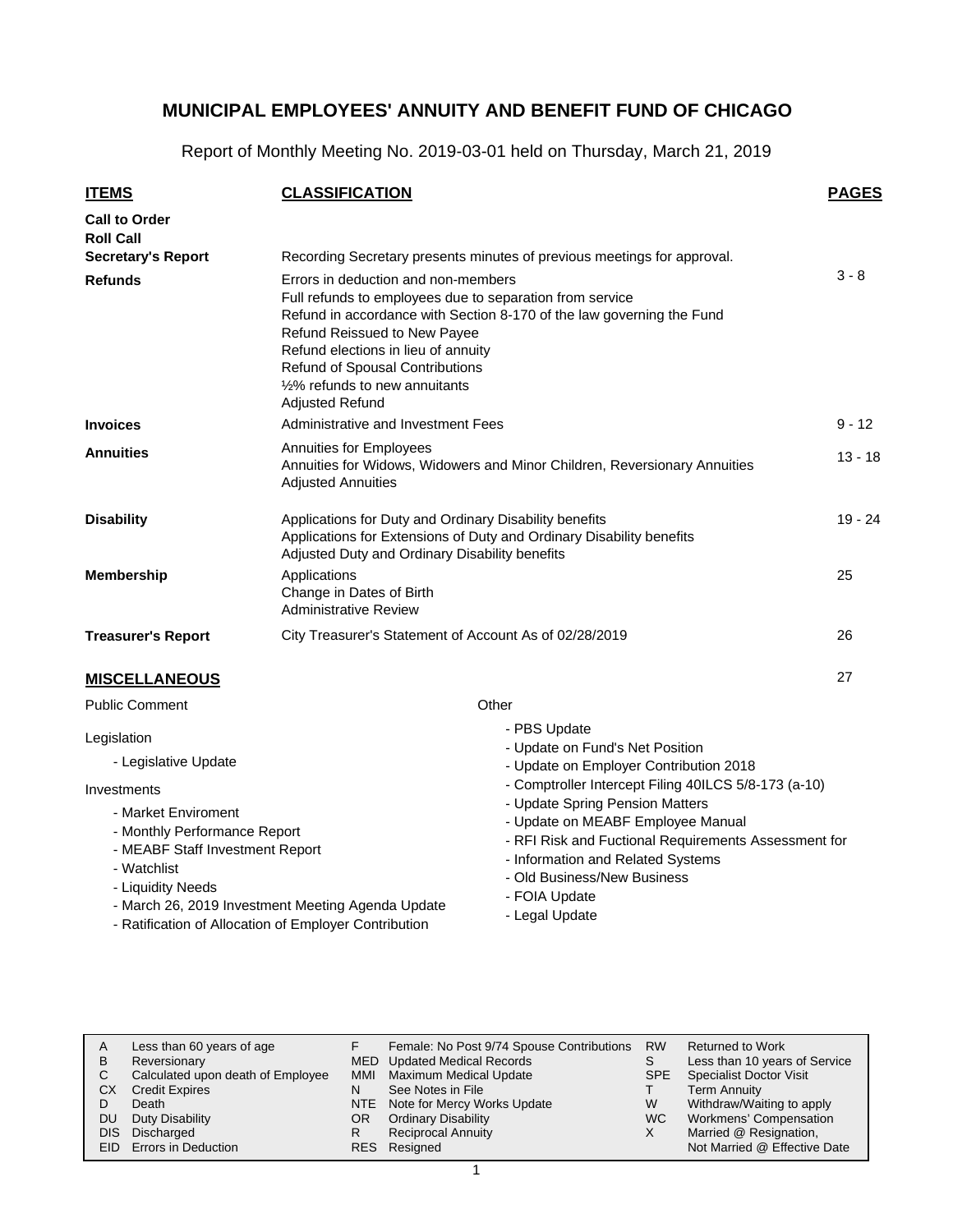Report of Monthly Meeting No. 2019-03-01 held on Thursday, March 21, 2019

The Monthly Meeting of the Retirement Board was called to order by the President, Thomas J. McMahon, at 9:02 a.m, in the offices of the Fund, 321 N Clark Street, Suite 700, on Thursday, March 21, 2019.

#### The following were present:

| Jeffrey J. Johnson | Trustee                    |
|--------------------|----------------------------|
| Erin Keane         | Vice President             |
| Thomas J. McMahon  | President                  |
| Verna R. Thompson  | <b>Recording Secretary</b> |

### Also Present:

| James E. Mohler     | <b>Executive Director</b>                  |
|---------------------|--------------------------------------------|
| Mary Patricia Burns | Attorney at Law                            |
| Stacey Ruffolo      | Deputy Executive Director                  |
| Steve Yoon          | Investment Manager                         |
| Donna Hansen        | Office Manager                             |
| Sandra Shelby       | Comptroller                                |
| Kimberly Carroll    | <b>Benefits Manager</b>                    |
| Jabari Porter       | CIO (Proxy for Treasurer)                  |
| Terence P. Sullivan | M.D.                                       |
| <b>Brian Wrubel</b> | <b>Marquette Associates</b>                |
| Neil Capps          | Marquette Associates                       |
| Nikki Rials         | <b>Contributions Accounting Supervisor</b> |
| Theresa Dao         | Office Intern                              |
| Angela Myers        | Loop Capital                               |

#### Absent:

| Kurt A. Summers, Jr. | Treasurer                    |
|----------------------|------------------------------|
| Kelly Flannery       | <b>Proxy for Comptroller</b> |
| Jabari Porter        | Proxy for Treasurer          |

#### **SECRETARY'S REPORT**

Trustee Johnson motioned that the Minutes of Meeting No. 2019-02 be approved as submitted. Seconded Trustee Thompson. Carried: Ayes- Trustee Johnson, Trustee Keane, Trustee McMahon and Trustee Thompson. Nays-None.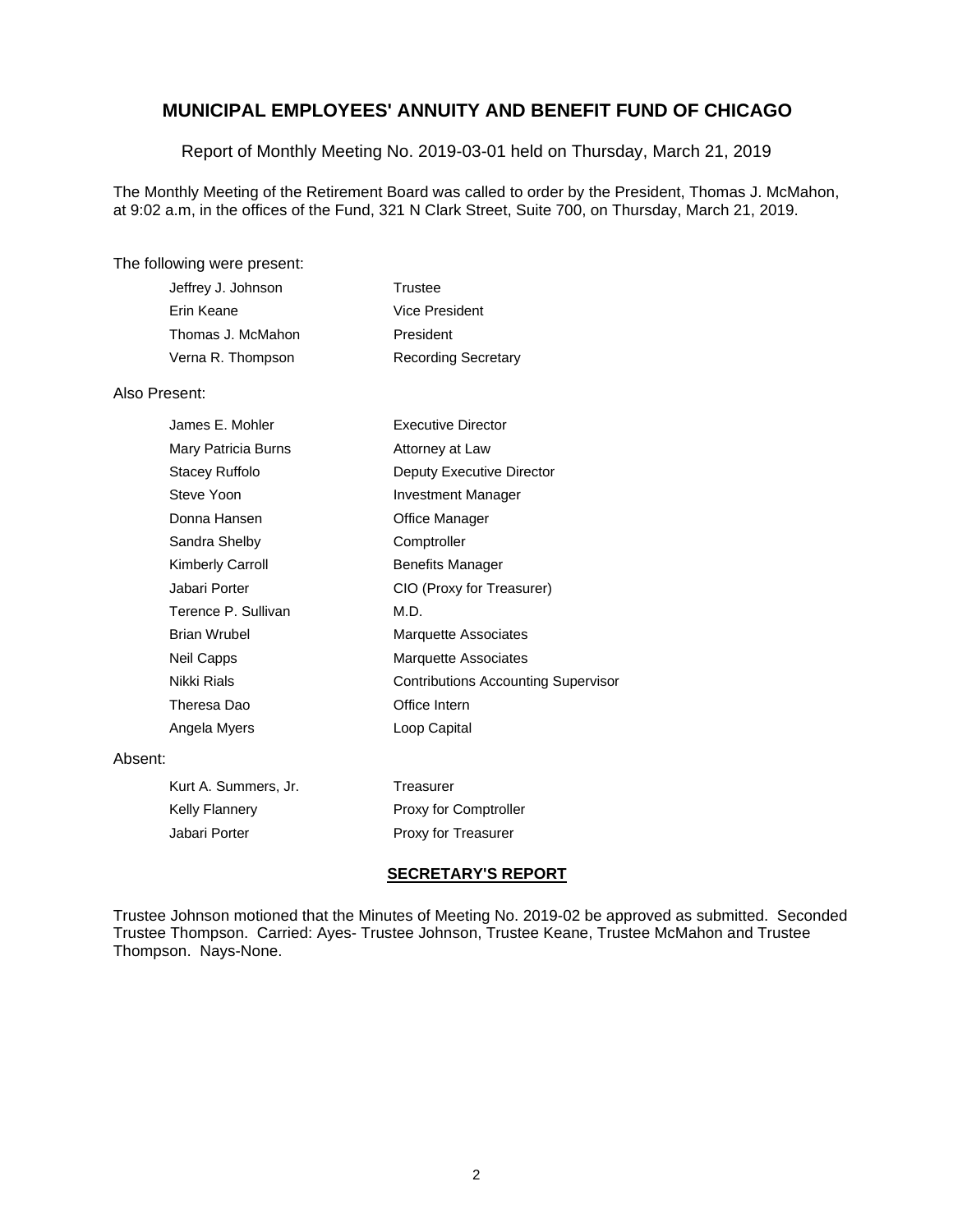Report of Monthly Meeting No. 2019-03-01 held on Thursday, March 21, 2019

### **REFUND DUE TO ERRORS IN DEDUCTION AND NON-MEMBERS**

### **Refund a/c errors in deduction**

| Name                                         | Dept            | Reason                                                  | Amount      |
|----------------------------------------------|-----------------|---------------------------------------------------------|-------------|
| <b>BALL, MARQUIS D</b>                       | <b>BE</b>       | PAYROLL ADJUSTMENT                                      | \$327.99    |
| CINTRON, EDWIN                               | STS & SAN       | <b>NEW ANNUITANT</b>                                    | \$123.12    |
| <b>GRANT, PATRICK M</b>                      | <b>FLEET</b>    | <b>NEW ANNUITANT</b>                                    | \$49.73     |
| O'REILLY, RICHARD D                          | BE.             | <b>NEW ANNUITANT</b>                                    | \$900.00    |
| <b>RENDON, RICK A</b>                        | <b>TRANS</b>    | <b>NEW ANNUITANT</b>                                    | \$392.13    |
| SANDBERG, PHILIP M                           | <b>WATER</b>    | <b>NEW ANNUITANT</b>                                    | \$469.71    |
| TRYLOVICH, MARK                              | <b>WATER</b>    | PAYROLL ADJUSTMENT                                      | \$8,437.40  |
| Total Refund a/c errors in deduction         |                 | 7 Case(s)                                               | \$10,700.08 |
| Refund to Laborers a/c non-members           |                 |                                                         |             |
| Name                                         | <b>Dept</b>     | Period                                                  | Amount      |
| <b>GARCIA, ANTHONY D</b>                     | <b>POLICE</b>   | 08/31/1996 TO 08/31/1996                                | \$4.22      |
| LOPERA, EDUARDO E                            | <b>WATCHMAN</b> | 09/30/1998 TO 04/15/2004                                | \$13,421.92 |
| Total Refund to Laborers a/c non-<br>members |                 | 2 Case(s)                                               | \$13,426.14 |
|                                              |                 | TOTAL REFUND DUE TO ERRORS IN DEDUCTION AND NON-MEMBERS |             |

| 9 Case(s) | \$24,126.22 |
|-----------|-------------|
|           |             |

| A  | Less than 60 years of age                                    |    | Female: No Post 9/74 Spouse Contributions |   | <b>REL Released to Return to Work</b> |
|----|--------------------------------------------------------------|----|-------------------------------------------|---|---------------------------------------|
| В  | Reversionary                                                 |    | MED Updated Medical Records               |   | RW Returned to Work                   |
|    | Calculated upon death of Employee MMI Maximum Medical Update |    |                                           |   | Less than 10 years of Service         |
| СX | <b>Credit Expires</b>                                        | N  | See Notes in File                         |   | <b>SPE</b> Specialist Doctor Visit    |
|    | Death                                                        |    | NTE Note for Mercy Works Update           |   | Term Annuity                          |
| DU | Duty Disability                                              | OR | <b>Ordinary Disability</b>                | W | Withdraw/Waiting to apply             |
|    | DIS Discharged                                               | R  | <b>Reciprocal Annuity</b>                 |   | WC Workmens' Compensation             |
|    | EID Errors in Deduction                                      |    | RES Resigned                              |   | Married @ Res, Not Married @ Eff Date |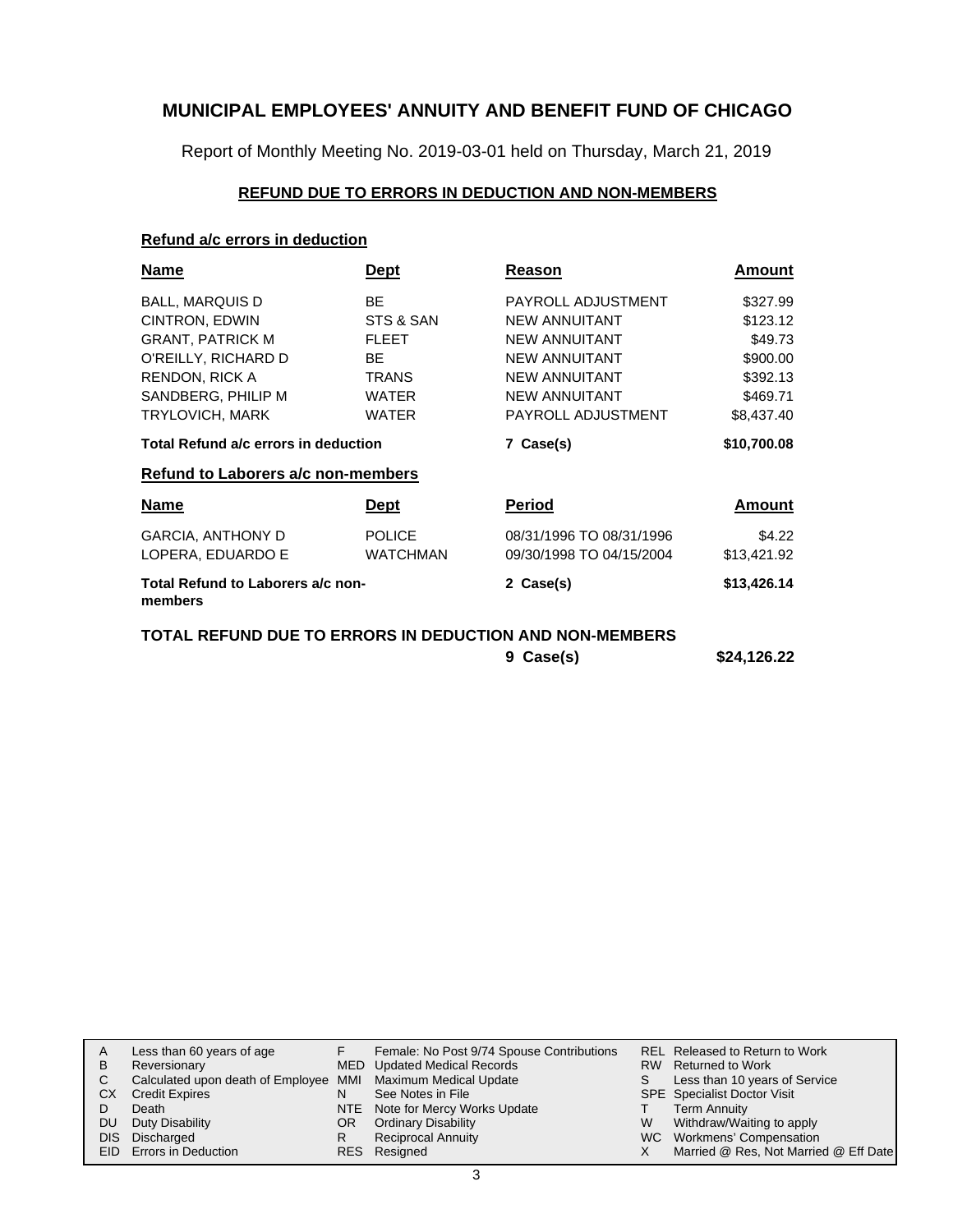Report of Monthly Meeting No. 2019-03-01 held on Thursday, March 21, 2019

### **REFUND TO EMPLOYEES DUE TO SEPARATION FROM SERVICE**

| <b>Name</b>                               |                  | <u>Dept</u>                                                                 | <b>Resignation Date</b> |    | <u>Amount</u>                                                    | <b>Note</b>  |
|-------------------------------------------|------------------|-----------------------------------------------------------------------------|-------------------------|----|------------------------------------------------------------------|--------------|
| ALLEN, PYEISHA J                          |                  | BE                                                                          | 01/22/2019              |    | \$12,926.94                                                      |              |
| <b>BALL, MARQUIS D</b>                    |                  | BE                                                                          | 08/15/2018              |    | \$2,508.79                                                       |              |
| BANASAKI, KYRIAKI                         |                  | BE                                                                          | 01/08/2019              |    | \$1,669.07                                                       |              |
| BELL, BONNIE I                            |                  | BE                                                                          | 08/31/1995              |    | \$830.83                                                         |              |
| <b>BOONE, PATRICIA L</b>                  |                  | BE                                                                          | 01/29/2018              |    | \$1,095.21                                                       |              |
| <b>BRATTA, MICHAEL J</b>                  |                  | <b>COPA</b>                                                                 | 01/24/2019              |    | \$8,283.90                                                       |              |
| CHAFSHINO, MORGAN                         |                  | BE                                                                          | 10/22/2018              |    | \$4,827.24                                                       |              |
| COOPER, LINDA                             |                  | <b>BE</b>                                                                   | 10/09/2018              |    | \$6,430.95                                                       |              |
| CUBERO JR, LUIS A                         |                  | BE                                                                          | 01/22/2019              |    | \$23,631.48                                                      |              |
| DELGADO, CECILIA                          |                  | <b>CITY COUNCIL</b>                                                         | 01/11/2019              |    | \$7,402.25                                                       |              |
| EARLS, GARRY O                            |                  | BE                                                                          | 10/16/1999              |    | \$32.93                                                          |              |
| FERNANDEZ, SAUL                           |                  | <b>AVIATION</b>                                                             | 01/04/2019              |    | \$535.03                                                         |              |
| HURLEY, DAFFANIE S                        |                  | BE                                                                          | 08/31/2018              |    | \$7,223.48                                                       |              |
| JACKSON, WINTER R                         |                  | <b>OEMC</b>                                                                 | 12/28/2018              |    | \$2,753.40                                                       |              |
| JOHNSON, MARGARET J                       |                  | BE                                                                          | 08/30/2006              |    | \$976.18                                                         |              |
| KENNEDY, ROBERT                           |                  | BE                                                                          | 09/01/2018              |    | \$100,315.49                                                     | A:50, S:12.5 |
| KING, JUSTIN J                            |                  | <b>HEALTH</b>                                                               | 01/08/2016              |    | \$1,829.12                                                       |              |
| MAKSIMOWICZ, KATHY                        |                  | <b>OEMC</b>                                                                 | 01/16/2019              |    | \$12,302.61                                                      |              |
| MARSHALL, SHAWN T                         |                  | BE                                                                          | 05/31/1991              |    | \$3,796.87                                                       |              |
| MARTIN, REGINA T                          |                  | BE                                                                          | 09/13/2018              |    | \$275.05                                                         |              |
| MCALEER, MATTHEW G                        |                  | BE                                                                          | 07/01/2017              |    | \$62,116.69                                                      | A:32, S:11   |
| MCGARRY, MONAIY L                         |                  | BE                                                                          | 05/06/2017              |    | \$1,143.12                                                       |              |
| MELTON, LISA A                            |                  | BE                                                                          | 12/12/2018              |    | \$23,440.32                                                      |              |
| MIYAZAKI, DINAH                           |                  | <b>FINANCE</b>                                                              | 11/02/2018              |    | \$1,939.28                                                       |              |
| NAVARRO, JAIME O                          |                  | BE                                                                          | 10/06/2018              |    | \$52,230.01                                                      | A:41, S:8.5  |
| NELSON, ZANESSIA G                        |                  | BE                                                                          | 10/26/2018              |    | \$4,771.07                                                       |              |
| NORWOOD JR, TUMAS J                       |                  | OEMC                                                                        | 01/10/2019              |    | \$1,388.92                                                       |              |
| PEREZ, MICHAEL P                          |                  | BE                                                                          | 10/01/2016              |    | \$13,292.34                                                      |              |
| PEREZ, OLAFISAYO O                        |                  | BE                                                                          | 12/13/2014              |    | \$40,094.76                                                      |              |
| POWERS, MICHAEL L                         |                  | <b>PURCHASING</b>                                                           | 10/26/2018              |    | \$9,360.59                                                       |              |
| <b>QUANSAH, NYAMECHE K</b>                |                  | BE                                                                          | 01/14/2019              |    | \$5,248.08                                                       |              |
| RAVELO, PEDRO                             |                  | BE                                                                          | 04/13/2013              |    | \$55,317.54                                                      | A:37, S:0    |
| REID, DANIEL I                            |                  | BE                                                                          | 09/01/2018              |    | \$69,162.42                                                      | A:31, S:11   |
| RHUE, STEPHANIA C                         |                  | <b>POLICE</b>                                                               | 01/02/2018              |    | \$3,771.99                                                       |              |
| RIVERA, IONA E                            |                  | <b>POLICE</b>                                                               | 01/08/2019              |    | \$40,422.38                                                      |              |
| ROBBINS, JAMES H                          |                  | OEMC                                                                        | 08/10/2018              |    | \$11,507.35                                                      |              |
| ROBINSON, MESHELL A                       |                  | <b>BE</b>                                                                   | 11/08/2018              |    | \$8,465.64                                                       |              |
| SANTOYO, STEVE                            |                  | <b>FINANCE</b>                                                              | 11/09/2018              |    | \$8,442.19                                                       |              |
| SCOTT, ANDREW W                           |                  | LAW                                                                         | 01/03/2019              |    | \$13,014.67                                                      |              |
| SMITH, NICHOLAS K                         |                  | STS & SAN                                                                   | 05/01/2018              |    | \$19,441.01                                                      |              |
| SORIANO RAMIREZ, JULIO                    |                  | <b>HOUSING</b>                                                              | 01/31/2019              |    | \$21,502.66                                                      |              |
|                                           |                  |                                                                             |                         |    |                                                                  |              |
| Less than 60 years of age<br>Reversionary | F.<br><b>MED</b> | Female: No Post 9/74 Spouse Contributions<br><b>Updated Medical Records</b> |                         | RW | <b>REL Released to Return to Work</b><br><b>Returned to Work</b> |              |
| Calculated upon death of Employee         | MMI              | Maximum Medical Update                                                      |                         | S  | Less than 10 years of Service                                    |              |
| <b>Credit Expires</b>                     | N                | See Notes in File                                                           |                         |    | <b>SPE</b> Specialist Doctor Visit                               |              |
| Death                                     | <b>NTE</b>       | Note for Mercy Works Update                                                 |                         | Τ  | <b>Term Annuity</b>                                              |              |
| <b>Duty Disability</b><br>Discharged      | OR.<br>R         | <b>Ordinary Disability</b><br><b>Reciprocal Annuity</b>                     |                         | W  | Withdraw/Waiting to apply<br>WC Workmens' Compensation           |              |
| Errors in Deduction                       |                  | RES Resigned                                                                |                         | X  | Married @ Res, Not Married @ Eff Date                            |              |

A B C CX D DU DIS EID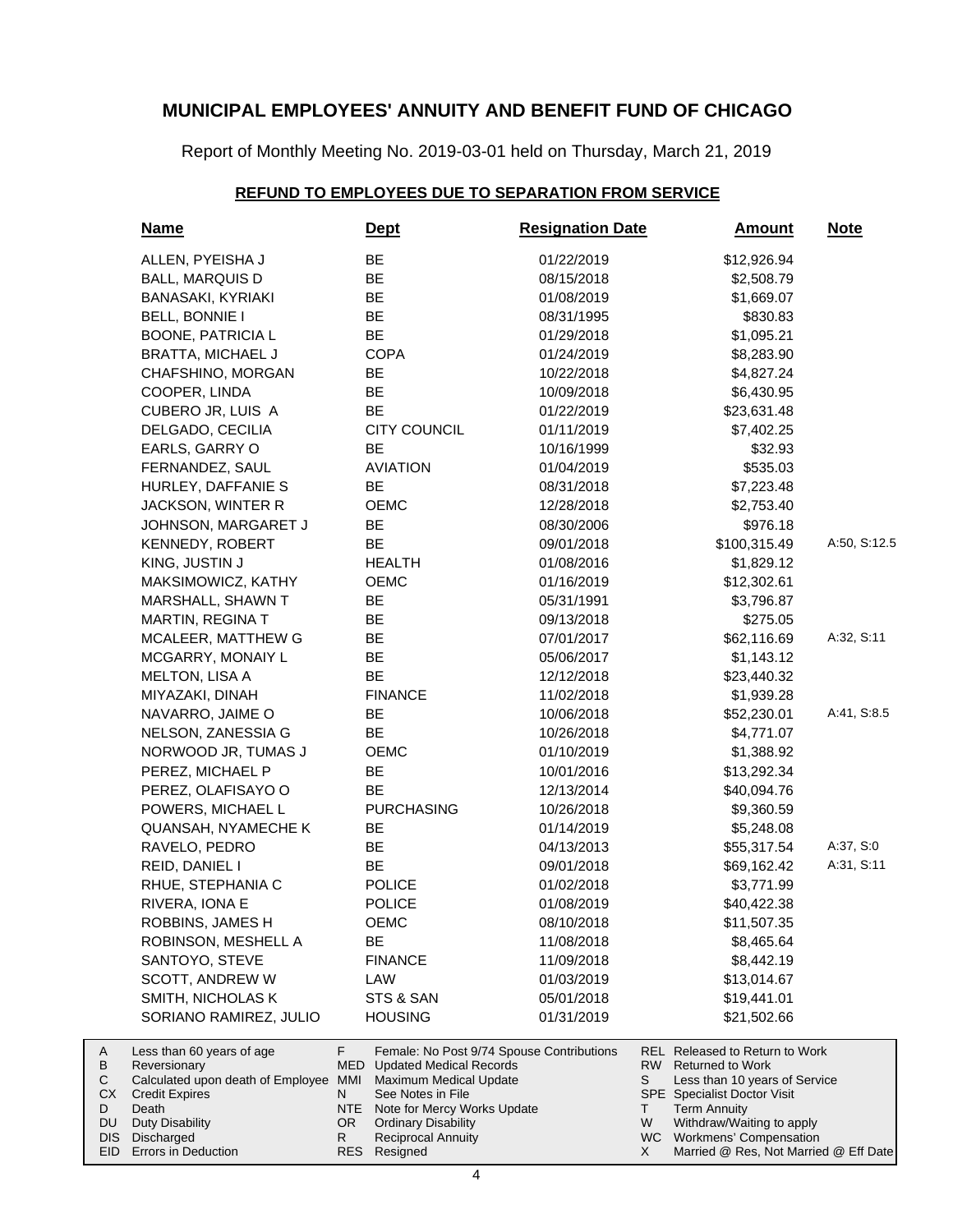Report of Monthly Meeting No. 2019-03-01 held on Thursday, March 21, 2019

### **REFUND TO EMPLOYEES DUE TO SEPARATION FROM SERVICE**

| <b>Name</b>                              | <u>Dept</u> | <b>Resignation Date</b> | Amount       | <b>Note</b>  |
|------------------------------------------|-------------|-------------------------|--------------|--------------|
| THOMAS, JESYKA E                         | BE.         | 08/27/2011              | \$11,103.58  |              |
| VALDERRUTEN PEREA, MARTIN MAYOR'S OFFICE |             | 01/11/2019              | \$9,034.09   |              |
| WATT, LATASHA S                          | ВE          | 01/31/2019              | \$25,789.88  |              |
| WEISS, CHRISTINA A                       | <b>OEMC</b> | 02/05/2019              | \$161,271.25 | A:46, S:20.5 |
| WHEELER, OUCLCAIR V                      | BE          | 01/07/2019              | \$4,466.15   |              |
| WHITLEY, GENAE N                         | BE.         | 01/10/2019              | \$1,576.91   |              |
| YOUNG, JAMES                             | <b>RB</b>   | 11/13/2018              | \$26,934.70  |              |

### **TOTAL REFUND TO EMPLOYEES DUE TO SEPARATION FROM SERVICE**

**48 Case(s) \$905,896.41**

| A   | Less than 60 years of age                                    |    | Female: No Post 9/74 Spouse Contributions |   | REL Released to Return to Work        |
|-----|--------------------------------------------------------------|----|-------------------------------------------|---|---------------------------------------|
| В   | Reversionary                                                 |    | MED Updated Medical Records               |   | RW Returned to Work                   |
|     | Calculated upon death of Employee MMI Maximum Medical Update |    |                                           |   | Less than 10 years of Service         |
| CХ  | <b>Credit Expires</b>                                        | N  | See Notes in File                         |   | <b>SPE</b> Specialist Doctor Visit    |
|     | Death                                                        |    | NTE Note for Mercy Works Update           |   | <b>Term Annuity</b>                   |
| DU. | Duty Disability                                              | OR | <b>Ordinary Disability</b>                | W | Withdraw/Waiting to apply             |
|     | DIS Discharged                                               | R  | <b>Reciprocal Annuity</b>                 |   | WC Workmens' Compensation             |
|     | EID Errors in Deduction                                      |    | RES Resigned                              |   | Married @ Res, Not Married @ Eff Date |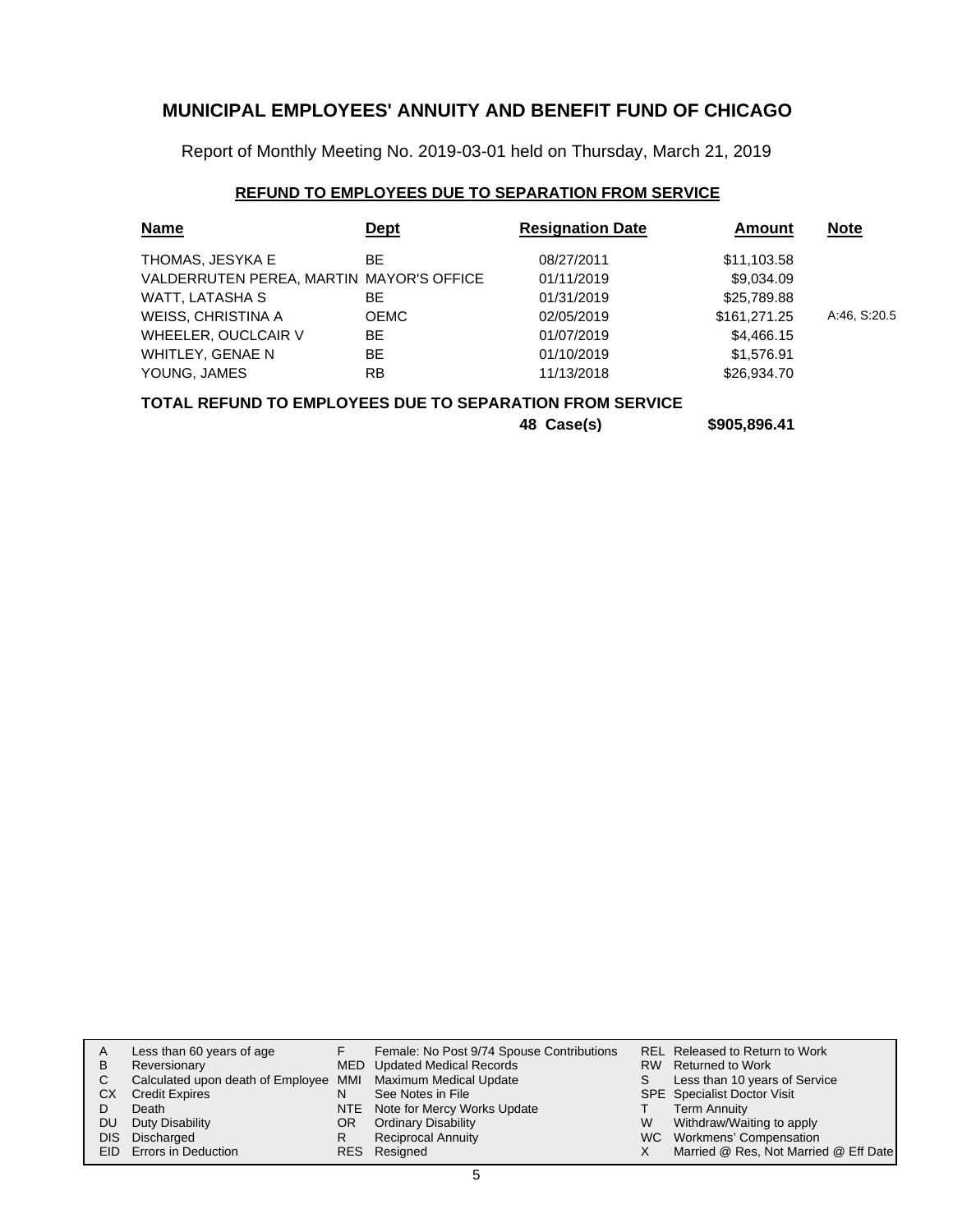Report of Monthly Meeting No. 2019-03-01 held on Thursday, March 21, 2019

### **REFUND IN ACCORDANCE WITH SECTION 8-170 OF THE LAW GOVERNING THIS FUND**

| <b>Name</b>                                                                            | <u>Dept</u>           | Date of Death Pay to |                | <b>Amount</b> |
|----------------------------------------------------------------------------------------|-----------------------|----------------------|----------------|---------------|
| LINDSEY, DONNA M                                                                       | CPL.                  | 10/13/2018           | DesBen $(1/3)$ | \$21,541.01   |
| SAGO, LAURA P                                                                          | BE.                   | 10/10/2018           | DesBen (1/3)   | \$5.386.49    |
| SALAZAR, RONALD                                                                        | <b>CULTURAL AFFAI</b> | 01/26/2019           | DesBen         | \$149.624.23  |
| <b>Total REFUND IN ACCORDANCE WITH SECTION 8-170 OF</b><br>THE LAW GOVERNING THIS FUND | 3 Case(s)             | \$176,551.73         |                |               |

### **REFUND OF DIFFERENCE IN ACCORDANCE WITH SECTION 8-170 OF THE LAW GOVERNING THIS FUND**

| <u>Name</u>                                                                                          | <u>Dept</u> | Date of Death Pay to |              | Amount      |
|------------------------------------------------------------------------------------------------------|-------------|----------------------|--------------|-------------|
| SPEARMAN. BERTHA M                                                                                   | HEALTH      | 01/06/2019           | DesBen (2/3) | \$78.958.96 |
| Total REFUND OF DIFFERENCE IN ACCORDANCE WITH<br><b>SECTION 8-170 OF THE LAW GOVERNING THIS FUND</b> |             |                      | 1 Case(s)    | \$78,958.96 |

### **REFUND ELECTIONS IN LIEU OF EMPLOYEE ANNUITY 40 ILCS 5/8-171**

| <b>Name</b>                                        | Dept                        | <b>Resignation Date</b>  | Amount                    |
|----------------------------------------------------|-----------------------------|--------------------------|---------------------------|
| <b>BANKS, JOYCE M</b><br>MURPHY, CHRISTINE M       | <b>POLICE</b><br><b>CPL</b> | 01/02/2014<br>04/30/2011 | \$36,060.21<br>\$2,598.96 |
| Total REFUND ELECTIONS IN LIEU OF EMPLOYEE ANNUITY |                             | 2 Case(s)                | \$38,659.17               |

#### **REFUND OF SPOUSAL CONTRIBUTIONS (To New Annuitants with No Spouse at the Time of Retirement)**

| <u>Name</u>                       |            | <u>Dept</u>                    | <b>Effective Date</b>                     |                | <b>Amount</b>                  |  |
|-----------------------------------|------------|--------------------------------|-------------------------------------------|----------------|--------------------------------|--|
| ALLBRITTON, DENISE D              | BE         |                                | 01/26/2019                                |                | \$17,491.77                    |  |
| BARRERA, FELIX                    | <b>BE</b>  |                                | 01/11/2019                                |                | \$7,641.80                     |  |
| BENNETT, DAVID G                  |            | <b>HEALTH</b>                  | 02/01/2019                                |                | \$23,756.88                    |  |
| BRISTER, GWENDOLYN E              |            | <b>POLICE</b>                  | 01/01/2019                                |                | \$9,839.05                     |  |
| BROWN, KAREN                      |            | <b>POLICE</b>                  | 02/14/2019                                |                | \$23,020.37                    |  |
| CARUSO, ANN F                     |            | STS & SAN                      | 01/01/2019                                |                | \$1,066.46                     |  |
| CROWDER, LORETTA                  | <b>BE</b>  |                                | 01/02/2019                                |                | \$4,723.85                     |  |
| DLUHY, CHRISTOPHER                |            | <b>CITY CLERK</b>              | 02/01/2019                                |                | \$44,997.75                    |  |
| FERNANDEZ-CHAVEZ, G               |            | <b>AVIATION</b>                | 02/01/2019                                |                | \$21,903.16                    |  |
| GILLESPIE, MIRIAM I               |            | <b>HEALTH</b>                  | 01/21/2018                                |                | \$22,466.26                    |  |
| GOMBERG, ANDRA                    | BE.        |                                | 02/01/2019                                |                | \$46,470.66                    |  |
| <b>GRIFFIN, ALECHIA L</b>         |            | <b>ADMIN SERVICES</b>          | 02/10/2019                                |                | \$16,525.30                    |  |
| <b>GRIFFIN, GEORGIA M</b>         | BE.        |                                | 02/19/2019                                |                | \$6,244.89                     |  |
| <b>GRIFFIN, LYNDA C</b>           | <b>BE</b>  |                                | 02/01/2019                                |                | \$5,172.75                     |  |
| HOWARD, KENNETH A                 |            | <b>TRANS</b>                   | 02/01/2019                                |                | \$39,361.18                    |  |
| Less than 60 years of age         | F.         |                                | Female: No Post 9/74 Spouse Contributions |                | REL Released to Return to Work |  |
| Reversionary                      | <b>MED</b> | <b>Updated Medical Records</b> |                                           |                | RW Returned to Work            |  |
| Calculated upon death of Employee | MMI        | Maximum Medical Update         |                                           | S              | Less than 10 years of Service  |  |
| <b>Credit Expires</b>             | N.         | See Notes in File              |                                           |                | SPE Specialist Doctor Visit    |  |
| Death                             | NTE        | Note for Mercy Works Update    |                                           | T.             | <b>Term Annuity</b>            |  |
| Duty Disability                   | OR.        | <b>Ordinary Disability</b>     |                                           | W<br><b>WC</b> | Withdraw/Waiting to apply      |  |
| <b>Discharged</b>                 | R.         | <b>Reciprocal Annuity</b>      |                                           |                | <b>Workmens' Compensation</b>  |  |

EID Errors in Deduction DIS

A B C CX D DU

Resigned RES

Married @ Res, Not Married @ Eff Date

X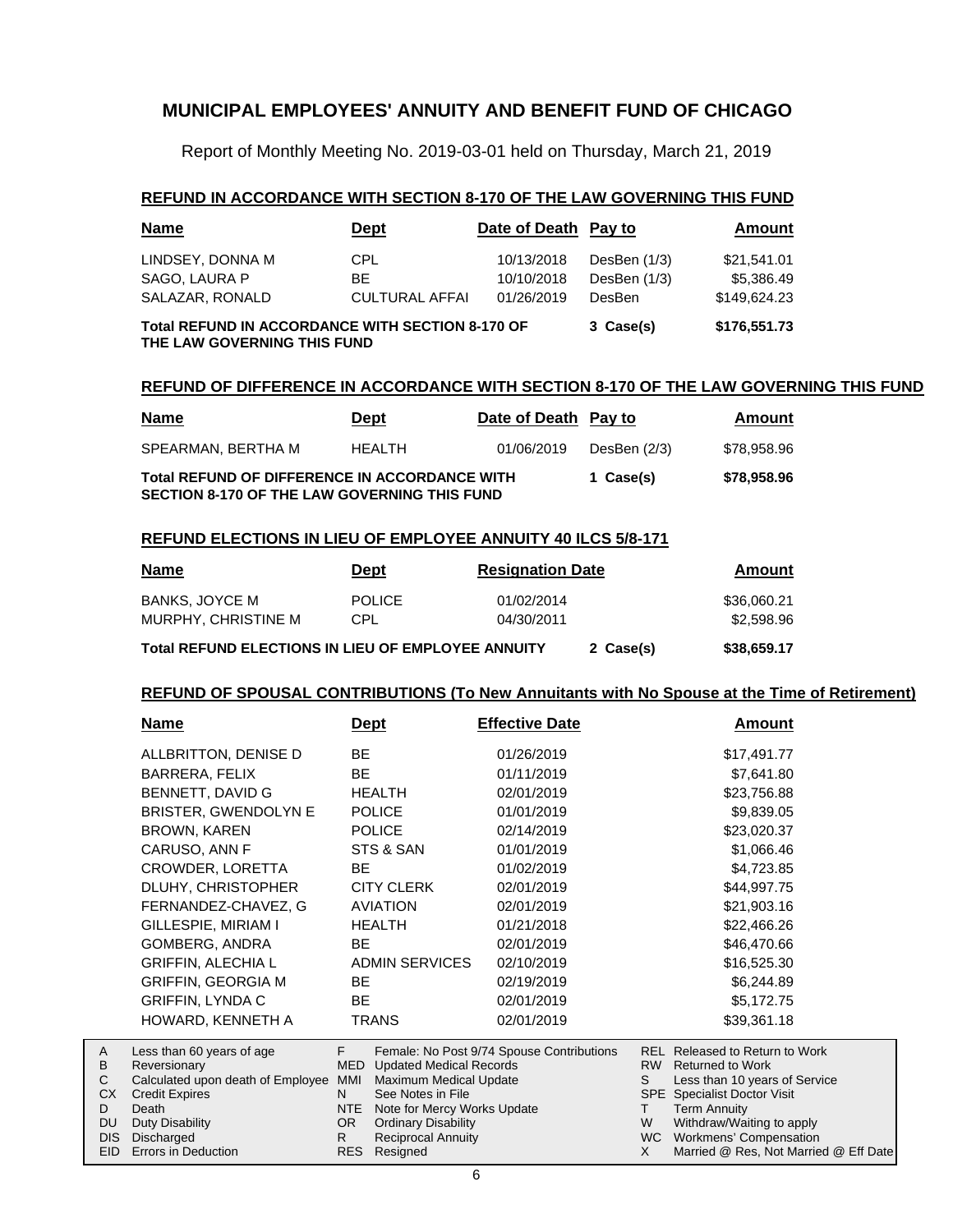Report of Monthly Meeting No. 2019-03-01 held on Thursday, March 21, 2019

# **REFUND OF SPOUSAL CONTRIBUTIONS (To New Annuitants with No Spouse at the Time of Retirement)**

| <b>Name</b>                                  | <u>Dept</u>       | <b>Effective Date</b> |  | <u>Amount</u> |  |
|----------------------------------------------|-------------------|-----------------------|--|---------------|--|
| <b>KEMP, DEIRDRE</b>                         | BE.               | 01/12/2019            |  | \$10,697.10   |  |
| LEWIS, TYRONE                                | WATER             | 02/01/2019            |  | \$47,565.90   |  |
| LOPEZ, MARY A                                | CITY COUNCIL      | 01/01/2019            |  | \$2,342.39    |  |
| LOVE, KIM                                    | <b>BE</b>         | 10/03/2018            |  | \$16,707.46   |  |
| MESSINO, CAROLYN                             | WATER & SEWER     | 01/01/2019            |  | \$1,748.67    |  |
| O'REILLY, RICHARD D                          | BE.               | 02/01/2019            |  | \$39,632.59   |  |
| <b>REISER, THOMAS J</b>                      | <b>CPL</b>        | 02/01/2019            |  | \$37,494.69   |  |
| ROCHMAN, EILEEN                              | STS & SAN         | 01/01/2019            |  | \$919.82      |  |
| TAYLOR, ALMARKO T                            | <b>OEMC</b>       | 02/16/2019            |  | \$27,588.86   |  |
| VARGAS, MIGUEL A                             | <b>TRANS</b>      | 02/01/2019            |  | \$32,285.03   |  |
| WILLIAMS, CHRISTA M                          | <b>POLICE</b>     | 02/01/2019            |  | \$28,911.17   |  |
| WILLIAMS, SELINA                             | <b>FINANCE</b>    | 02/01/2019            |  | \$15,649.07   |  |
| WITTMAN, ELISABETH C                         | <b>CITY CLERK</b> | 12/01/2018            |  | \$9,151.12    |  |
| YOUNG, ANNIE                                 | BE.               | 01/24/2019            |  | \$5,906.07    |  |
| <b>Total REFUND OF SPOUSAL CONTRIBUTIONS</b> | 29 Case(s)        | \$567,282.07          |  |               |  |

**TOTAL REFUNDS \$1,791,474.56**

| A  | Less than 60 years of age                                    |     | Female: No Post 9/74 Spouse Contributions |    | REL Released to Return to Work        |
|----|--------------------------------------------------------------|-----|-------------------------------------------|----|---------------------------------------|
| В  | Reversionary                                                 |     | MED Updated Medical Records               |    | RW Returned to Work                   |
|    | Calculated upon death of Employee MMI Maximum Medical Update |     |                                           | S. | Less than 10 years of Service         |
| CХ | <b>Credit Expires</b>                                        | N   | See Notes in File                         |    | <b>SPE</b> Specialist Doctor Visit    |
|    | Death                                                        |     | NTE Note for Mercy Works Update           |    | <b>Term Annuity</b>                   |
| DU | Duty Disability                                              | OR. | <b>Ordinary Disability</b>                | W  | Withdraw/Waiting to apply             |
|    | DIS Discharged                                               |     | <b>Reciprocal Annuity</b>                 |    | WC Workmens' Compensation             |
|    | EID Errors in Deduction                                      |     | RES Resigned                              |    | Married @ Res, Not Married @ Eff Date |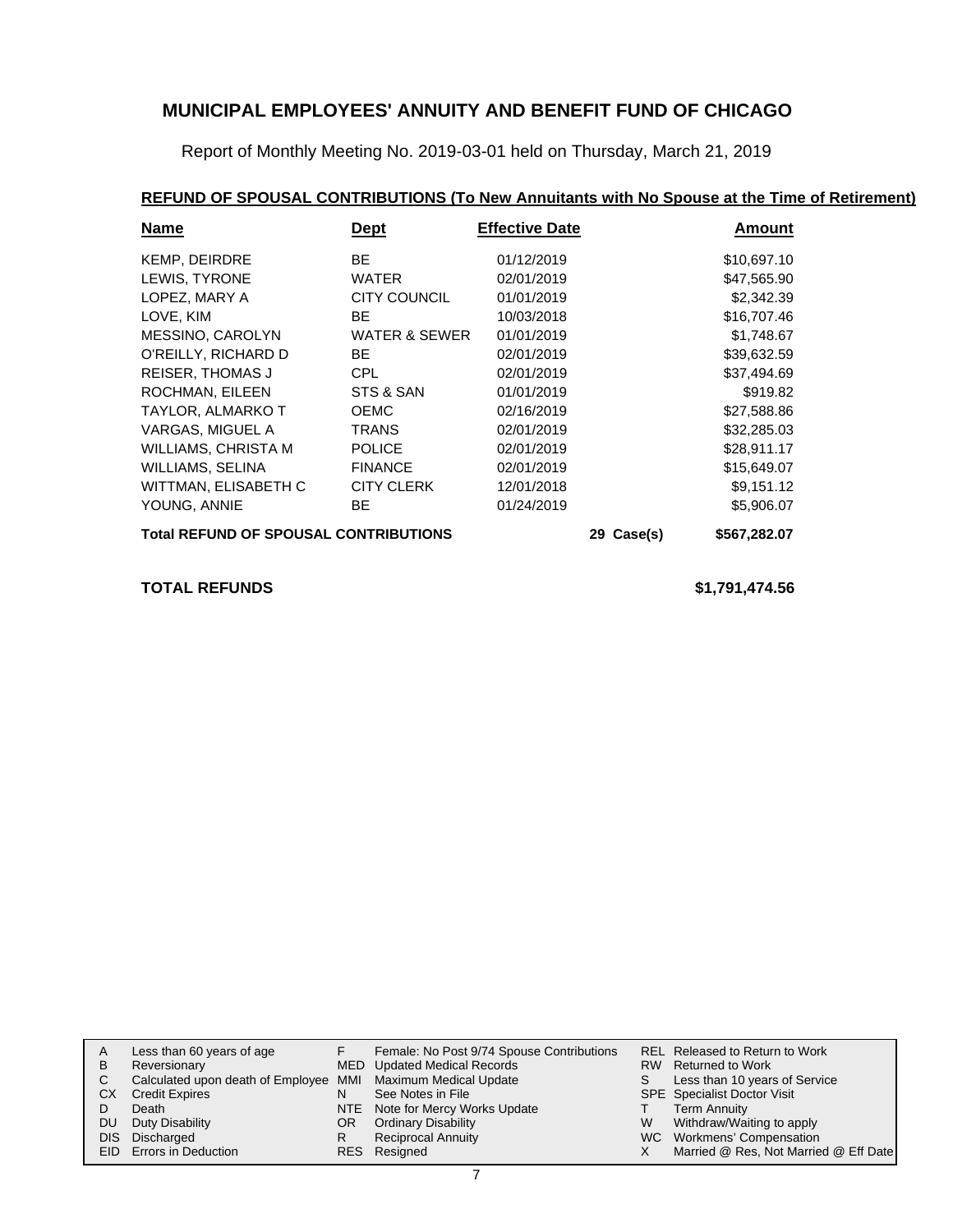Report of Monthly Meeting No. 2019-03-01 held on Thursday, March 21, 2019

### **ADJUSTED REFUND**

| <b>Name</b> | <b>Refund Type Reason</b> | <b>Resignation Date</b> | Amount |             |
|-------------|---------------------------|-------------------------|--------|-------------|
| <b>NONE</b> |                           |                         |        | ORG.<br>ADJ |

Trustee Johnson moved that the various amounts shown for refunds be approved for payment in the amount shown opposite their respective names. Seconded Trustee Thompson. Carried: Ayes- Trustee Johnson, Trustee Keane, Trustee McMahon and Trustee Thompson. Nays - None.

| A   | Less than 60 years of age                                    |    | Female: No Post 9/74 Spouse Contributions |   | REL Released to Return to Work        |
|-----|--------------------------------------------------------------|----|-------------------------------------------|---|---------------------------------------|
| В   | Reversionary                                                 |    | <b>MED</b> Updated Medical Records        |   | RW Returned to Work                   |
|     | Calculated upon death of Employee MMI Maximum Medical Update |    |                                           |   | Less than 10 years of Service         |
| CХ  | <b>Credit Expires</b>                                        | N  | See Notes in File                         |   | <b>SPE</b> Specialist Doctor Visit    |
|     | Death                                                        |    | NTE Note for Mercy Works Update           |   | <b>Term Annuity</b>                   |
| DU. | Duty Disability                                              | OR | <b>Ordinary Disability</b>                | W | Withdraw/Waiting to apply             |
|     | DIS Discharged                                               | R  | Reciprocal Annuity                        |   | WC Workmens' Compensation             |
|     | <b>EID</b> Errors in Deduction                               |    | RES Resigned                              |   | Married @ Res, Not Married @ Eff Date |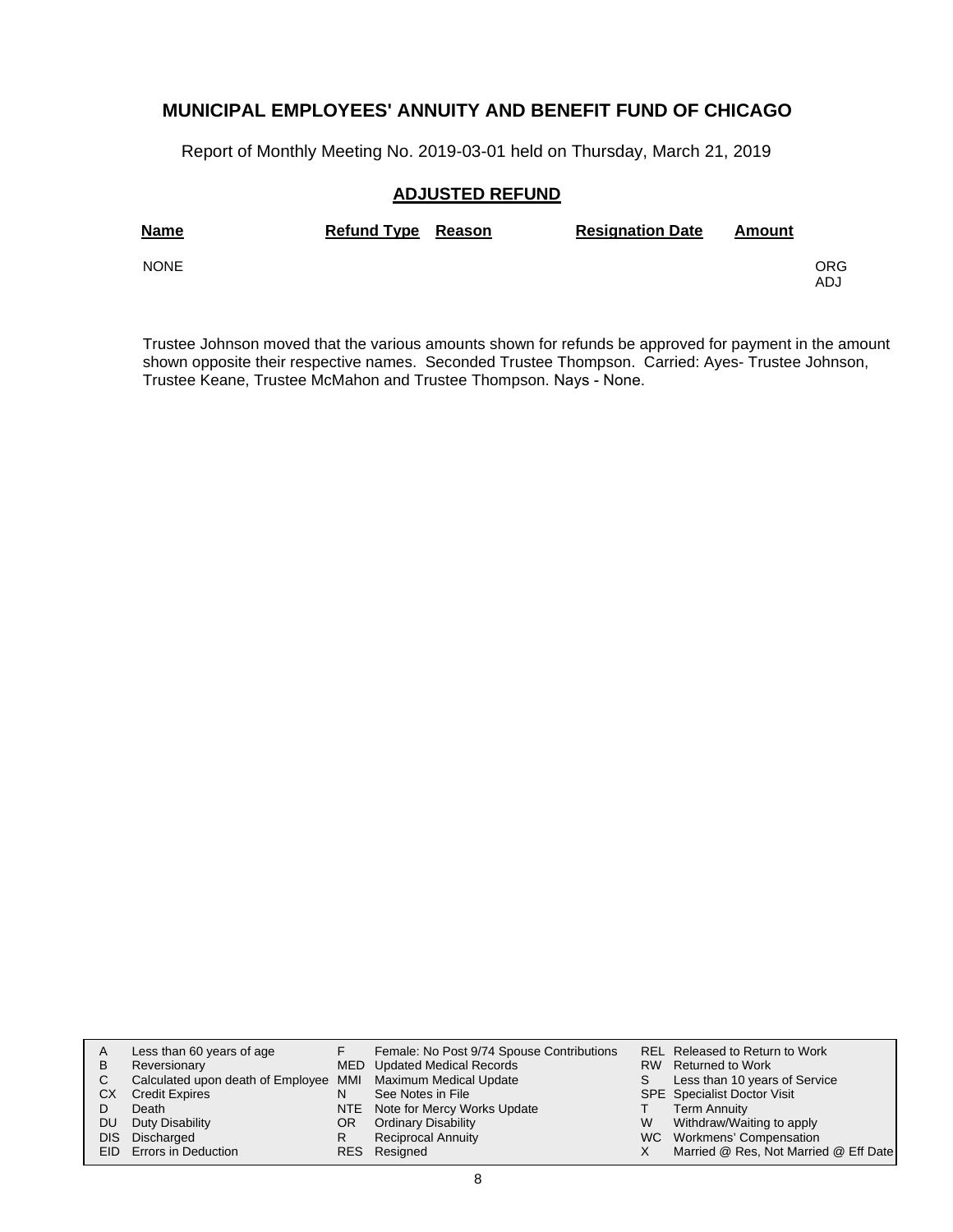### **Report for Monthly Meeting No. 2019-03 held on Thursday, March 21, 2019 ADMINISTRATIVE & OPERATING DISBURSEMENTS**

|                                                                                      | February 2019    |                             |                                        |         | <b>FOR</b>            |
|--------------------------------------------------------------------------------------|------------------|-----------------------------|----------------------------------------|---------|-----------------------|
|                                                                                      | <b>BUDGET</b>    | <b>ACTUAL</b>               | <b>VARIANCE</b>                        |         | <b>APPROVAL</b>       |
| <b>PERSONNEL</b>                                                                     | \$<br>589,140.50 | $\sqrt[6]{2}$<br>636,159.55 | $\sqrt[6]{\frac{1}{2}}$<br>(47,019.05) |         | 265,746.21<br>\$      |
| Salaries & Wages - Regular                                                           |                  |                             |                                        |         | 261,795.97            |
| Salaries & Wages - Part-Time                                                         |                  |                             |                                        |         | 3,950.24              |
| <b>Employee Insurance &amp; Benefits</b>                                             | 239,882.83       | 226,512.06                  | 13,370.77                              |         | 114,545.82            |
| Healthcare-Actives, net of EE premium contributions                                  |                  |                             |                                        |         | 112,255.82            |
| Illinois Dept of Employment Security:                                                |                  |                             |                                        |         |                       |
| Unemployment benefits paid to former staff member                                    |                  |                             |                                        |         |                       |
| (will be reimbursed by state)                                                        |                  |                             |                                        |         | 2,290.00              |
| <b>PROFESSIONAL SERVICES</b>                                                         |                  |                             |                                        |         |                       |
| <b>Actuarial Services</b>                                                            | 13,500.00        |                             | 13,500.00                              |         | 14,500.00             |
| Segal Consulting:                                                                    |                  |                             |                                        | $\star$ |                       |
| Inv#345670, Service period 07/01/18 - 09/30/18                                       |                  |                             |                                        |         | 14,500.00             |
| <b>Legal Advisory Services</b>                                                       | 42,000.00        |                             | 42,000.00                              |         | 18,998.68             |
| Burke Burns & Pinelli, Ltd.: Legal services                                          |                  |                             |                                        | $\star$ |                       |
| 01/21/19, Inv#25844, 12/03/18 - 12/28/18                                             |                  |                             |                                        |         | 126.00                |
| 01/21/19, Inv#25845, 12/03/18                                                        |                  |                             |                                        |         | 25.50                 |
| 01/21/19, Inv#25846, 12/06/18 - 12/18/18                                             |                  |                             |                                        |         | 680.73                |
| 01/21/19, Inv#25847, 12/17/18                                                        |                  |                             |                                        |         | 280.00                |
| 02/18/19, Inv#25970, 01/02/19 - 01/31/19<br>02/18/19, Inv#25971, 01/02/19 - 01/31/19 |                  |                             |                                        |         | 10,219.40<br>5,950.15 |
| 02/18/19, Inv#25972, 01/09/19 - 01/29/19                                             |                  |                             |                                        |         | 1,488.00              |
| 02/18/19, Inv#25973, 01/12/19 - 01/16/19                                             |                  |                             |                                        |         | 228.90                |
| <b>Other Consulting Services</b>                                                     |                  |                             |                                        |         |                       |
| <b>Medical Services</b>                                                              | 12,500.00        | 6,250.00                    | 6,250.00                               |         | 6,250.00              |
| Terence P Sullivan, MDSC:                                                            |                  |                             |                                        |         |                       |
| Services 02/01/19 - 02/28/19                                                         |                  |                             |                                        |         | 6,250.00              |
| <b>Audit Services</b>                                                                | 6,833.33         |                             | 6,833.33                               |         |                       |
| Legislative Liason - Robert S. Molaro                                                | 3,080.00         | 1,540.00                    | 1,540.00                               |         | 1,540.00              |
| <b>Benefit Consulting: City Healthcare</b>                                           |                  |                             |                                        |         |                       |
| <b>Tax Consulting</b>                                                                | 166.67           |                             | 166.67                                 |         |                       |
| <b>IT Consulting</b>                                                                 | 2,608.33         | 25.00                       | 2,583.33                               |         | 25.00                 |
| Dreamtime, Website stock photo images                                                |                  |                             |                                        |         | 25.00                 |
| <b>Benefit Payment &amp; Payroll Services</b>                                        | 76,928.33        | 1,296.35                    | 75,631.98                              |         | 91,543.22             |
| The Northern Trust Co.:                                                              |                  |                             |                                        |         |                       |
| Processing Benefits Pymts, Qtr ending 09/30/18                                       |                  |                             |                                        | $\star$ | 90,700.87             |
| ADP, Inc. - Payroll processing - 2019                                                |                  |                             |                                        |         | 842.35                |
| <b>COMMUNICATIONS EXPENSES</b>                                                       |                  |                             |                                        |         |                       |
| <b>Printing &amp; Publications</b>                                                   | 25,500.00        | 220.00                      | 25,280.00                              |         | 220.00                |
| Bond Brothers & Co., Inc.:                                                           |                  |                             |                                        |         |                       |
| 02/08/19, Inv#58805, (4) Boxes - business cards                                      |                  |                             |                                        |         | 220.00                |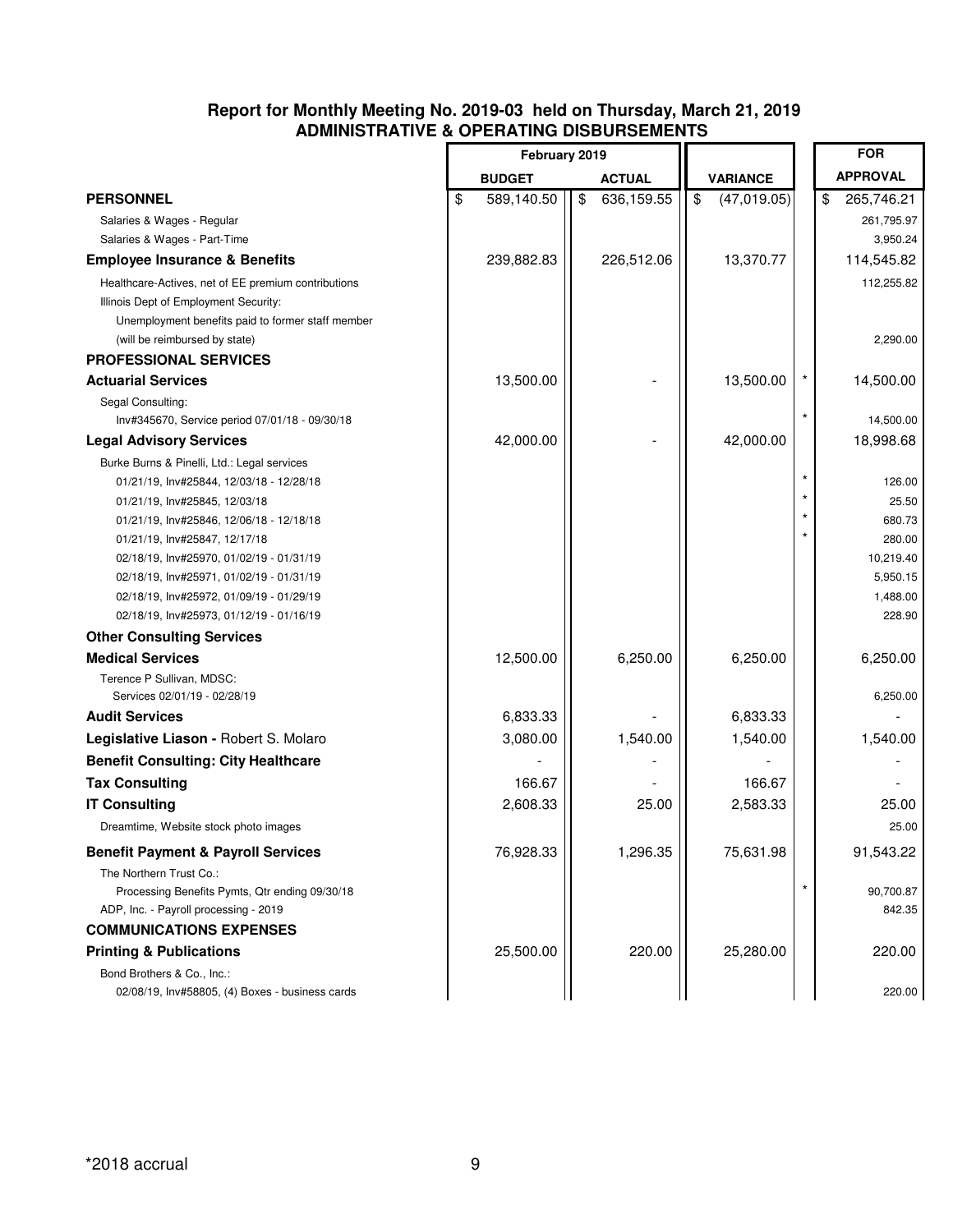### **Report for Monthly Meeting No. 2019-03 held on Thursday, March 21, 2019 ADMINISTRATIVE & OPERATING DISBURSEMENTS**

|                                                                                                                                                                               | February 2019  |                |                 | <b>FOR</b>                   |
|-------------------------------------------------------------------------------------------------------------------------------------------------------------------------------|----------------|----------------|-----------------|------------------------------|
|                                                                                                                                                                               |                |                |                 |                              |
|                                                                                                                                                                               | <b>BUDGET</b>  | <b>ACTUAL</b>  | <b>VARIANCE</b> | <b>APPROVAL</b>              |
| <b>Postage</b><br>FedEx, 01/23/19, Inv#6-438-69791, Delivery charges - (2) Packages                                                                                           | 4,166.67<br>\$ | 3,543.01<br>\$ | \$<br>623.66    | \$<br>3,542.51<br>81.47      |
| United States Postal Service:<br>01/19, Regular Postage - meter account<br>02/19, Regular Postage - meter account<br>US Messenger & Logistics, Inc.:                          |                |                |                 | 1,700.00<br>1,700.00         |
| Inv#3234-44642 services from 01/02/19 - 01/25/19                                                                                                                              |                |                |                 | 61.04                        |
| <b>Telephone &amp; Communications</b><br>Access Point, Inc., Inv#6068546, VOIP Telefax services, 02/19                                                                        | 5,916.67       | 6,098.02       | (181.35)        | 2,913.58<br>155.16           |
| Mitel Cloud Services, Inc., Inv#30776116, Phone system, 03/19<br>Cogent Comm, 02/01/19, Internet - Onsite<br>Business Continuity - Managers Cell Phone Reimbursement<br>March |                |                |                 | 2,033.42<br>450.00<br>275.00 |
| <b>OTHER OPERATING EXPENSES</b>                                                                                                                                               |                |                |                 |                              |
| <b>Rental &amp; Utilities</b>                                                                                                                                                 | 111,600.00     | 109,490.42     | 2,109.58        | 60,088.58                    |
| 321 North Clark Property LLC:<br>02/19 Rent<br>ComEd, 02/04/19, Services from 01/02/19 - 02/01/19                                                                             |                |                |                 | 59,259.82<br>828.76          |
| <b>Contractual Services</b>                                                                                                                                                   |                |                |                 |                              |
| <b>Trustee Election Services</b>                                                                                                                                              | 6,430.00       | 52.00          | 6,378.00        |                              |
| <b>Death Service</b>                                                                                                                                                          | 333.33         |                | 333.33          |                              |
| <b>Shredding &amp; Storage Charges</b>                                                                                                                                        | 3,886.67       | 3,428.22       | 458.45          | 1,674.39                     |
| Iron Mountain:<br>Inv#ALMD583, Storage charges<br>Federal Companies:                                                                                                          |                |                |                 | 792.18                       |
| Inv#945313, 02/19 Storage charges                                                                                                                                             |                |                |                 | 882.21                       |
| <b>Dues &amp; Subscriptions</b>                                                                                                                                               | 2,881.67       | 587.05         | 2,294.62        | 587.05                       |
| GFOA, Membership renewal for J. Mohler<br>IL Sec of State Lobbyist Registration:                                                                                              |                |                |                 | 280.00                       |
| 01/02/19, 2019 Registration fee for lobbyist                                                                                                                                  |                |                |                 | 307.05                       |
| <b>Equipment Rental &amp; Maintenance</b><br>Braden Business Systems, Inc.:<br>Inv#543613, Final Billing, 12/18 usage                                                         | 1,453.33       | 1,109.42       | 343.91          | 260.62<br>85.62              |
| Digital Copier Supercenter:<br>Inv#7654, (3) Copiers 02/19 Maintenance                                                                                                        |                |                |                 | 175.00                       |
| <b>Repairs &amp; Maintenance Office</b>                                                                                                                                       | 550.00         | 55.00          | 495.00          |                              |
| <b>Insurance-Fiduciary, Fidelity Bond, Property, Employmt Practices</b>                                                                                                       | 38,833.33      | 14,072.17      | 24,761.16       |                              |
| <b>Travel Expenses - Conferences &amp; Others</b>                                                                                                                             | 2,000.00       | 4,014.22       | (2,014.22)      | 1,914.79                     |
| City Club of Chicago:<br>Registration for the following to attend the Public Affairs<br>Forum on 01/28/19:<br>Guest of MEABF Cancelled & Refunded                             |                |                |                 | (50.00)                      |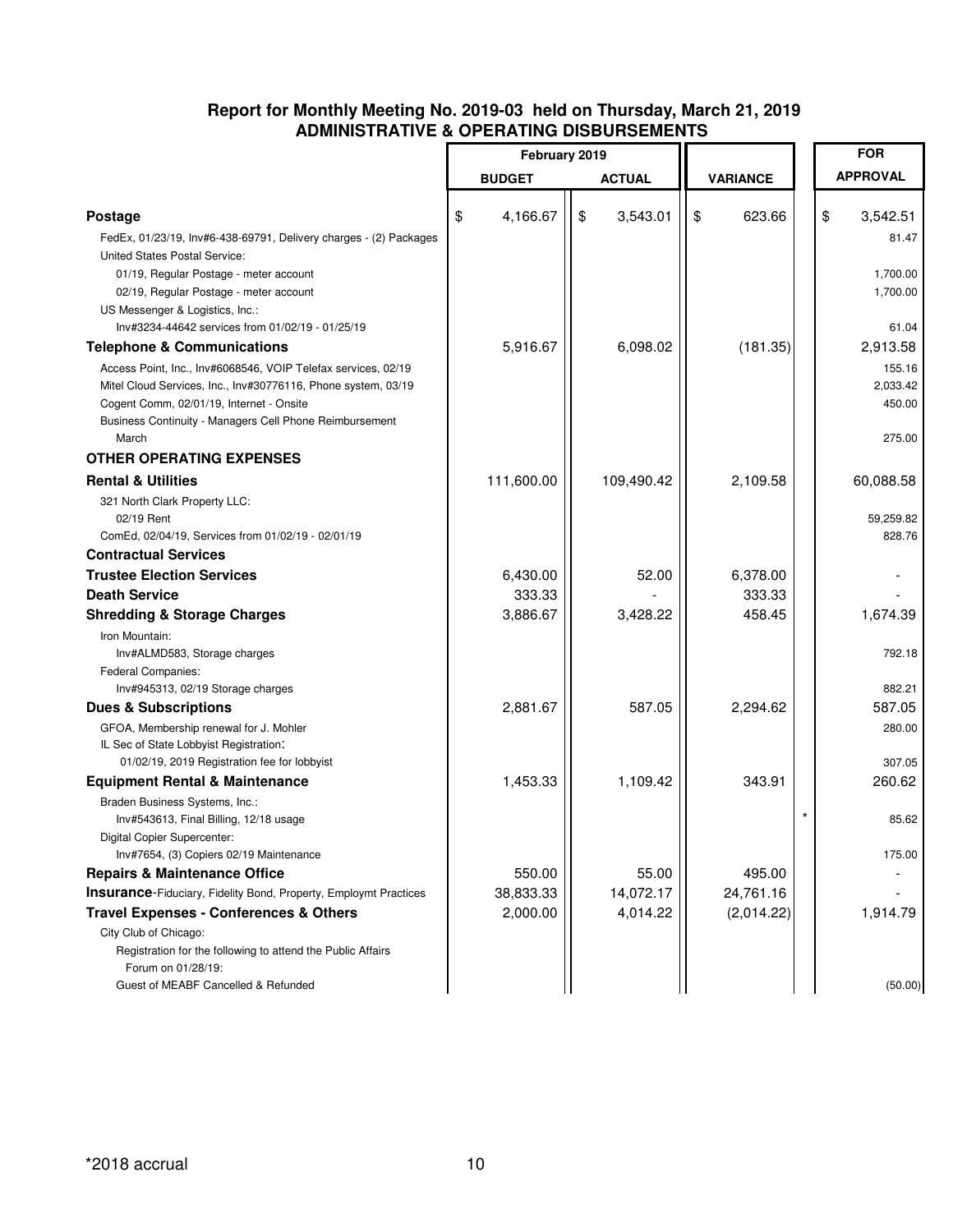### **Report for Monthly Meeting No. 2019-03 held on Thursday, March 21, 2019 ADMINISTRATIVE & OPERATING DISBURSEMENTS**

|                                                                                       |                 |                 |                 | <b>FOR</b>      |
|---------------------------------------------------------------------------------------|-----------------|-----------------|-----------------|-----------------|
|                                                                                       | February 2019   |                 |                 |                 |
|                                                                                       | <b>BUDGET</b>   | <b>ACTUAL</b>   | <b>VARIANCE</b> | <b>APPROVAL</b> |
|                                                                                       |                 |                 |                 |                 |
| Corporate Mastercard:<br>The following expenses for J. Johnson while attending NCPERS |                 |                 |                 |                 |
| Legislative Conf 01/27/19 - 01/29/19 in Washington, DC                                |                 |                 |                 |                 |
| Airfare                                                                               |                 |                 |                 | 463.60          |
| Registration                                                                          |                 |                 |                 | 500.00          |
| Jeffrey Johnson:                                                                      |                 |                 |                 |                 |
| Expenses incurred while attending the Public Funds Summit held                        |                 |                 |                 |                 |
| in Phoenix, AZ on 01/08/19-01/11/19                                                   |                 |                 |                 | 203.43          |
| Expenses incurred while attending the NCPERS Conf held                                |                 |                 |                 |                 |
| in Washington, DC on 01/27/19- 01/29/19                                               |                 |                 |                 | 797.76          |
| <b>Office &amp; Computer Supplies</b>                                                 | \$<br>14,915.17 | \$<br>11,258.90 | \$<br>3,656.27  | \$<br>11,402.45 |
| <b>Office Supplies</b>                                                                |                 |                 |                 |                 |
| First Choice, 02/05/19, Inv#497549, Lunchroom supplies                                |                 |                 |                 | 197.40          |
| <b>Computer/Technical Expense</b>                                                     |                 |                 |                 |                 |
| Liquid Web, 01/19 Charge re: secure website hosting                                   |                 |                 |                 | 72.00           |
| CDWG, 01/21/19, Inv#QSZ9184, Printer Cabinet                                          |                 |                 |                 | 143.55          |
| Staples Advantage, Inv#3403162884, (1) iPad                                           |                 |                 |                 | 322.00          |
| CMD Consulting Solutions, LLC:                                                        |                 |                 |                 |                 |
| 02/12/19, Inv#1344, Datacenter - License Gov.                                         |                 |                 |                 | 5,148.00        |
| 02/12/19, Inv#1344, Remote Desktop (50) Licenses                                      |                 |                 |                 | 5,519.50        |
| <b>Miscellaneous Expense</b>                                                          | 1,180.00        | (719.41)        | 460.59          | 1,049.75        |
| 02/19, Qildro, Subpoena & Other:                                                      |                 |                 |                 | (305.00)        |
| Petty Cash Replenishment 2018                                                         |                 |                 |                 | 27.16           |
| Petty Cash Replenishment 2019                                                         |                 |                 |                 | 6.60            |
| Corporate Mastercard:                                                                 |                 |                 |                 |                 |
| Atolito, 12/22/18, Christmas Luncheon - Trustees & Staff                              |                 |                 |                 | 1,113.40        |
| Corner Bakery, Boardroom supplies                                                     |                 |                 |                 | 151.00          |
| Jewel, Boardroom supplies                                                             |                 |                 |                 | 46.60           |
| iTunes, Cloud storage used for iPads during board meetings                            |                 |                 |                 | 9.99            |
| <b>Reserve for Contingencies</b>                                                      | 3,333.33        |                 | 3,333.33        |                 |
| TOTAL ADMINISTRATIVE OPERATING EXPENSES<br>BEFORE SPECIAL PROJECTS AND INVESTMENTS    | 1,209,620.17    | 1,024,991.98    | 183,189.37      | 596,802.65      |
| <b>SPECIAL PROJECTS</b>                                                               |                 |                 |                 |                 |
| <b>Information Systems</b>                                                            |                 |                 |                 |                 |
| Consulting: Website Redesign                                                          | 2,000.00        |                 | 2,000.00        |                 |
| Document Mgmt. System: Insite                                                         | 4,166.67        |                 | 4,166.67        |                 |
| Development Costs: PBS                                                                |                 |                 |                 |                 |
| PBS Maintenance & System Enhancement                                                  | 41,666.67       | 17,500.00       | 24,166.67       | 17,500.00       |
| Novitas Business & Technology:                                                        |                 |                 |                 |                 |
| Inv#3334, PBS Support & Maintenance, 02/19                                            |                 |                 |                 | 17,500.00       |
| Internal Backup Systems                                                               | 8,333.33        |                 | 8,333.33        |                 |
| TOTAL ADMINISTRATIVE OPERATING EXPENSES                                               |                 |                 |                 |                 |
| <b>BEFORE INVESTMENT</b>                                                              | 1,265,786.83    | 1,042,491.98    | 221,856.03      | 614,302.65      |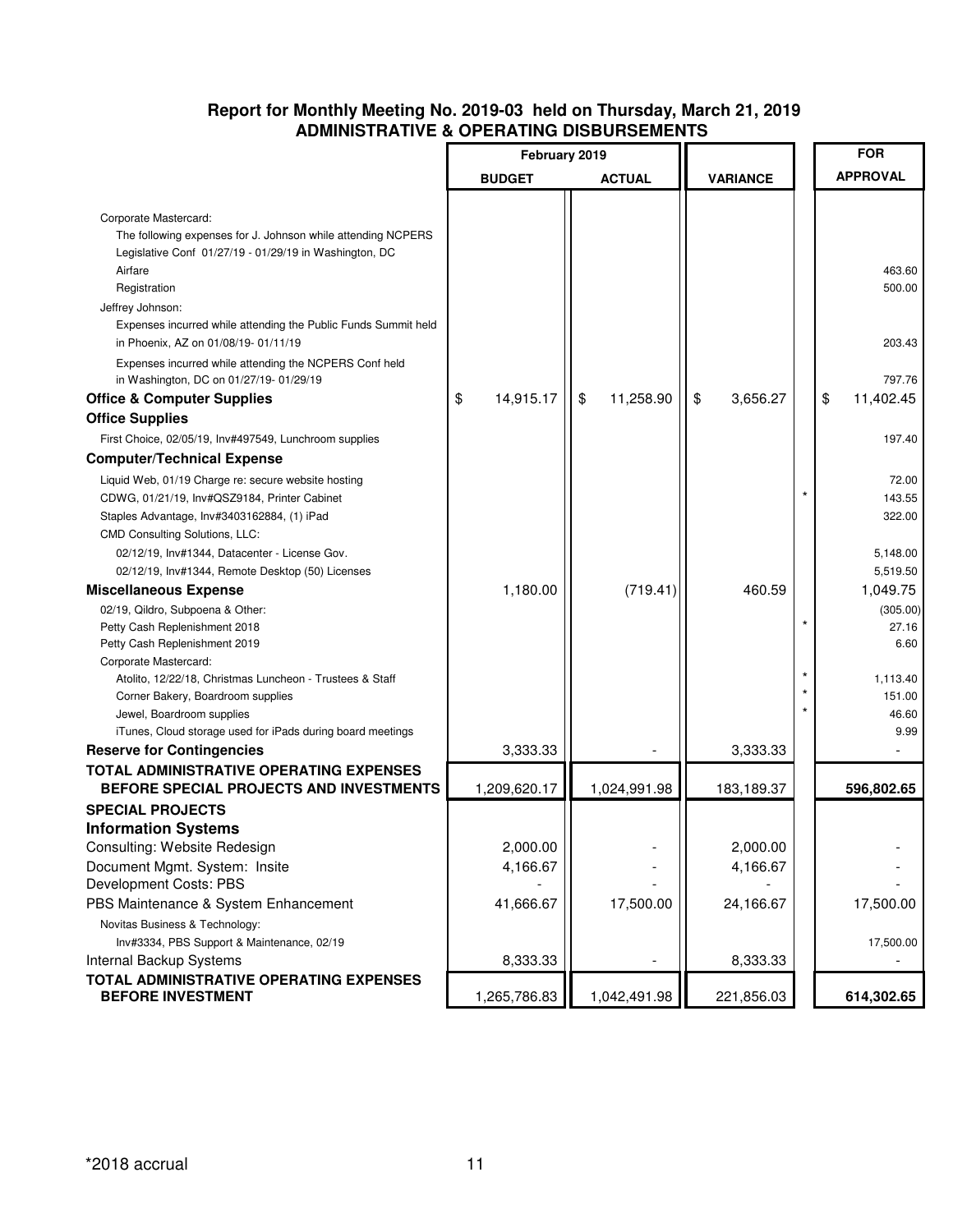### **MUNICIPAL EMPLOYEES' ANNUITY AND BENEFIT FUND OF CHICAGO Report for Monthly Meeting No. 2019-03 held on Thursday, March 21, 2019 ADMINISTRATIVE & OPERATING DISBURSEMENTS**

|                                                                                                        | 2018          |               |                     |    | <b>FOR</b>          |
|--------------------------------------------------------------------------------------------------------|---------------|---------------|---------------------|----|---------------------|
|                                                                                                        | <b>BUDGET</b> | <b>ACTUAL</b> | <b>VARIANCE</b>     |    | <b>APPROVAL</b>     |
| <b>INVESTMENT EXPENSES</b><br><b>Investment Management Fees</b>                                        | 8,340,900.00  | 7,790,677.85  | II \$<br>550,222.15 | \$ | 127,812.96          |
| Nuveen Asset Mgmt, Service period 10/01/18 - 12/31/18                                                  |               |               |                     |    | 69,968.84           |
| Segall Bryant & Hamill, Service period 10/01/18 - 12/31/18<br>Fixed Income                             |               |               |                     |    | 57,844.12           |
| <b>Custodial Management</b>                                                                            | 485,000.00    | 356,109.70    | 128,890.30          |    | 119,572.15          |
| Northern Trust Company, Service period 10/01/18 - 12/31/18<br>Custody<br>Custody - Global Transactions |               |               |                     |    | 119,552.15<br>20.00 |
| <b>Investment Advisory Services</b>                                                                    | 290,000.00    | 290,000.00    |                     |    |                     |
| <b>Investment Legal Services</b>                                                                       | 30,000.00     | 59.10         | 29,940.90           |    |                     |
| <b>TOTAL INVESTMENT EXPENSES</b>                                                                       | 9,145,900.00  | 8,436,846.65  | 709,053.35          | \$ | 247,385.11          |
|                                                                                                        |               |               |                     |    |                     |

### **TOTAL ADMINISTRATIVE OPERATING AND INVESTMENT EXPENSES \$** 861,687.76

Trustee Johnson moved to approve disbursements as reflected above, to persons ot firms in the amounts shown opposite their resepective names. Seconded by Trustee Thompson

Carried :Ayes- Trustee Johnson, Trustee Keane, Trustee McMahon and Trustee Thompson. Nays. None.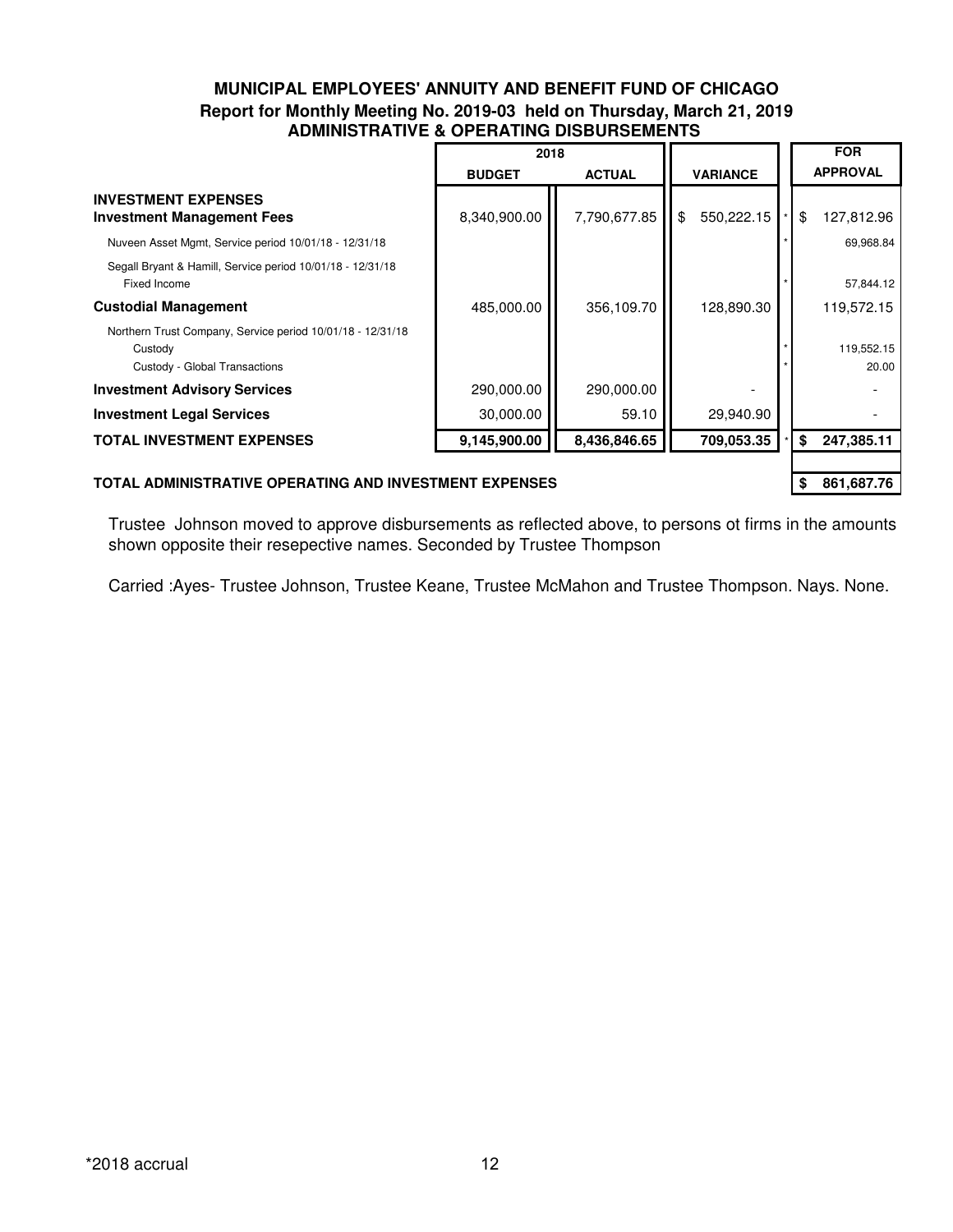Report of Monthly Meeting No. 2019-03-01 held on Thursday, March 21, 2019

Resolved, that each of the following named members of the Fund be granted an annuity of the amount stated, and to continue for life, unless otherwise stated in the notes, provided that separation from the service of the City of Chicago shall have become effective as of such date:

# **EMPLOYEE ANNUITIES**

| <b>Name</b>                          | Dept - Title                       | <b>Eff Date</b> | <b>Employee</b> | <b>Spouse</b> | <b>Notes</b> |
|--------------------------------------|------------------------------------|-----------------|-----------------|---------------|--------------|
| ADAPON, NENITA P                     | FINANCE - ACCT TECH                | 02/01/2019      | \$2,666.63      | \$1,577.65    |              |
| ALCANTAR, CELIA                      | HEALTH - ACCT TECH III             | 02/01/2019      | \$5,621.25      | \$2,810.62    |              |
| ALLBRITTON, DENISE D                 | <b>BE - TEACHER ASST II</b>        | 01/26/2019      | \$2,663.59      | N/A           |              |
| <b>BANERJEE, DIPANKAR</b>            | <b>HEALTH - PHYSICIAN</b>          | 01/01/2019      | \$819.86        | \$409.93      | $\mathsf{R}$ |
| BARRERA, FELIX                       | BE - COOK                          | 01/11/2019      | \$1,043.47      | N/A           |              |
| <b>BATES, JEFFREY S</b>              | <b>BE - SCH CLERK</b>              | 10/27/2018      | \$3,549.83      | \$1,424.37    |              |
| BEAUDUY, PAMELA                      | HEALTH - PUBLIC HEALTH NURSE       | 12/21/2018      | \$464.92        | \$232.46      | R            |
| BENNETT, DAVID G                     | <b>HEALTH - CDCI II</b>            | 02/01/2019      | \$3,917.57      | N/A           |              |
| <b>BRISTER, GWENDOLYN E</b>          | POLICE - CRIMINALIST II            | 01/01/2019      | \$2,238.75      | N/A           | $\mathsf{R}$ |
| BROWN, KAREN                         | POLICE - CRIMINAL ANALYST          | 02/14/2019      | \$4,452.63      | N/A           |              |
| CACERES, SHIRLEY A                   | CPL - CLERK IV                     | 02/01/2019      | \$3,789.88      | \$1,894.94    |              |
| CARUSO, ANN F                        | STS & SAN - SENIOR TYPIST          | 01/01/2019      | \$718.57        | N/A           | R            |
| CINTRON, EDWIN                       | STS & SAN - MTD                    | 02/01/2019      | \$3,893.99      | \$1,947.00    |              |
| CLARKE, BARBARA                      | <b>BE - TEACHER ASST</b>           | 12/06/2018      | \$1,169.29      | \$800.00      |              |
| CROWDER, LORETTA                     | BE - LRA                           | 01/02/2019      | \$850.00        | N/A           |              |
| CURTIN, SCOTT E                      | <b>TRANS - IRON WKR</b>            | 02/22/2019      | \$2,747.06      | \$1,861.62    |              |
| DAVIS, ARTHUR C                      | CITY COUNCIL - STAFF ASST          | 02/01/2019      | \$3,283.70      | \$1,976.51    |              |
| DEGANTE, PEDRO                       | <b>BE - PORTER</b>                 | 02/01/2019      | \$850.00        | \$800.00      |              |
| DLUHY, CHRISTOPHER                   | CITY CLERK - ADMIN SERV OFF II     | 02/01/2019      | \$6,854.14      | N/A           |              |
| EVANS, ARTHUR M                      | OEMC - POLICE COMM OPER            | 02/01/2019      | \$4,956.97      | \$2,478.48    |              |
| FERNANDEZ-CHAVEZ,<br><b>GILBERTO</b> | <b>AVIATION - CUST WKR</b>         | 02/01/2019      | \$2,816.82      | N/A           |              |
| FURCO, CAROL A                       | PROCUREMENT - PC OPER              | 02/01/2019      | \$3,353.42      | \$1,676.71    |              |
| GILLESPIE, MIRIAM I                  | <b>HEALTH - NURSE PRACTITIONER</b> | 01/21/2018      | \$3,242.03      | N/A           |              |
| GLOVER, DONALD L                     | <b>TRANS - LINEMAN</b>             | 02/01/2019      | \$3,513.72      | \$1,860.37    |              |
| GOMBERG, ANDRA                       | BE - SR POLICY ADVISOR             | 02/01/2019      | \$5,742.38      | N/A           |              |
| <b>GRANT, PATRICK M</b>              | FLEET/FACILMGMT - ELEC MECH        | 02/16/2019      | \$6,504.34      | \$3,252.17    |              |
| <b>GRIER, REGINALD</b>               | <b>BE - PORTER</b>                 | 02/01/2019      | \$850.00        | \$800.00      |              |
| <b>GRIFFIN, ALECHIA L</b>            | ADMIN HEARNG - ADMIN ASST II       | 02/10/2019      | \$2,026.86      | N/A           |              |
| <b>GRIFFIN, GEORGIA M</b>            | <b>BE - TEACHER ASST</b>           | 02/19/2019      | \$745.26        | N/A           | A            |
| GRIFFIN, LYNDA C                     | BE - LRA                           | 02/01/2019      | \$850.00        | N/A           |              |
| <b>GUY, FREDERICK</b>                | <b>AVIATION - CUST WKR</b>         | 02/01/2019      | \$2,096.27      | \$1,308.96    |              |
| HARGROVE, MARLENE Y                  | PERSONNEL - SR TYPIST              | 12/01/2018      | \$530.23        | \$269.71      | R            |
| HARRIS, EDDIE                        | <b>BE - PORTER</b>                 | 02/01/2019      | \$850.00        | \$800.00      |              |
| HARRIS, NONDA F                      | <b>BE - QUALITY ASSURANCE MGR</b>  | 12/01/2018      | \$2,812.14      | \$1,552.64    | $\mathsf{R}$ |
| HARRIS, STEVE                        | FLEET/FACILMGMT - BLACKSMITH       | 02/01/2019      | \$2,773.44      | \$1,386.72    |              |
| HOLLEY, MAUREEN O                    | FAMILY & SUPP - ASST REGION DIR    | 12/01/2018      | \$2,319.41      | \$1,159.70    |              |

| A  | Less than 60 years of age                                    |     | Female: No Post 9/74 Spouse Contributions |   | REL Released to Return to Work        |
|----|--------------------------------------------------------------|-----|-------------------------------------------|---|---------------------------------------|
| B  | Reversionary                                                 |     | MED Updated Medical Records               |   | RW Returned to Work                   |
|    | Calculated upon death of Employee MMI Maximum Medical Update |     |                                           | S | Less than 10 years of Service         |
| СX | <b>Credit Expires</b>                                        | N   | See Notes in File                         |   | <b>SPE</b> Specialist Doctor Visit    |
|    | Death                                                        |     | NTE Note for Mercy Works Update           |   | <b>Term Annuity</b>                   |
| DU | Duty Disability                                              | OR. | <b>Ordinary Disability</b>                | W | Withdraw/Waiting to apply             |
|    | DIS Discharged                                               |     | <b>Reciprocal Annuity</b>                 |   | WC Workmens' Compensation             |
|    | <b>EID</b> Errors in Deduction                               |     | RES Resigned                              |   | Married @ Res, Not Married @ Eff Date |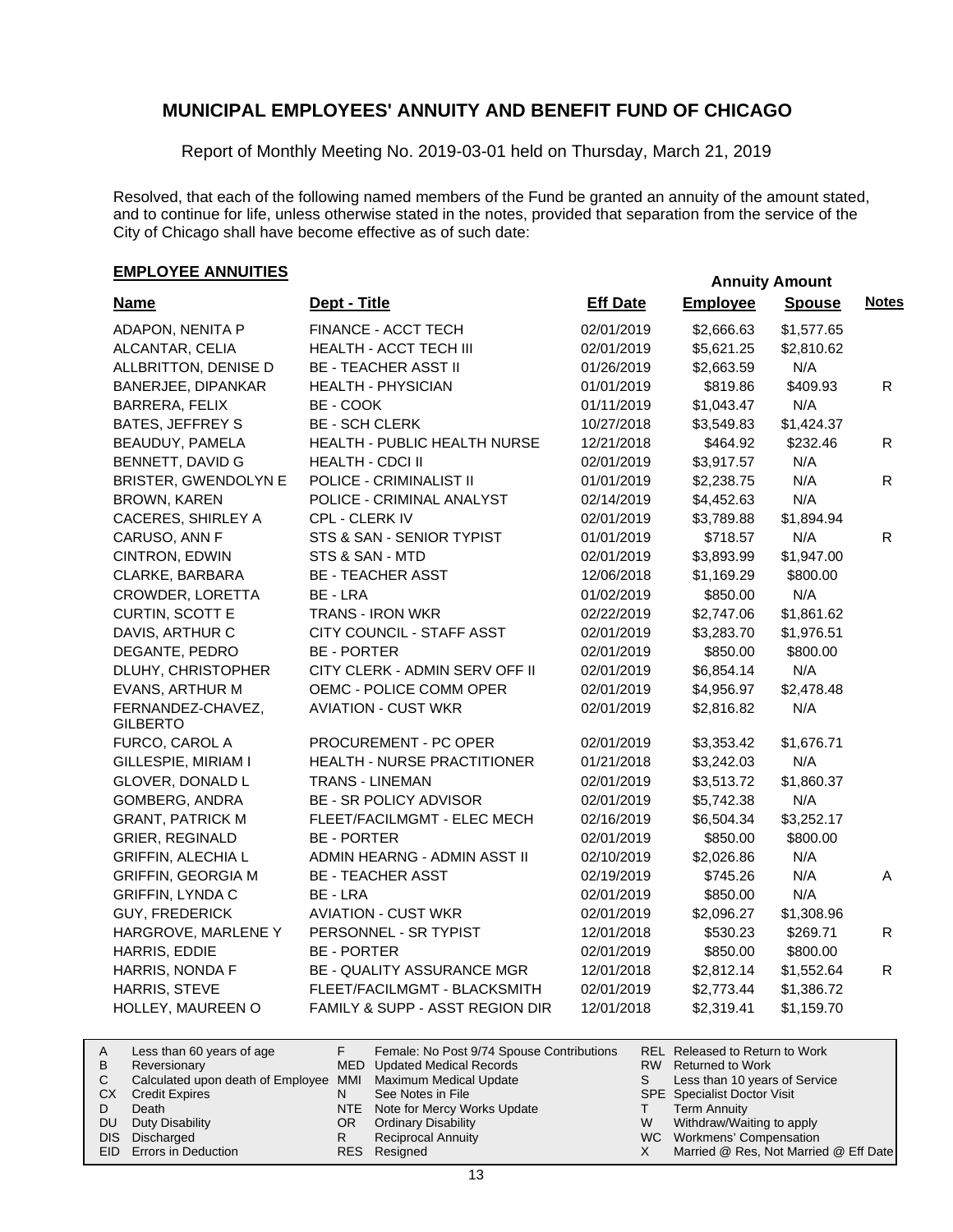Report of Monthly Meeting No. 2019-03-01 held on Thursday, March 21, 2019

Resolved, that each of the following named members of the Fund be granted an annuity of the amount stated, and to continue for life, unless otherwise stated in the notes, provided that separation from the service of the City of Chicago shall have become effective as of such date:

# **EMPLOYEE ANNUITIES**<br> **EMPLOYEE ANNUITIES**

| <b>Name</b>             | Dept - Title                           | <b>Eff Date</b> | <b>Employee</b> | <b>Spouse</b> | <b>Notes</b> |
|-------------------------|----------------------------------------|-----------------|-----------------|---------------|--------------|
| HOLT, CHRISTOPHER J     | TRANS - COORD ENG II                   | 01/01/2019      | \$1,990.86      | \$995.43      | R.           |
| HOWARD, KENNETH A       | <b>TRANS - ST LIGHT REPAIR WKR</b>     | 02/01/2019      | \$5,985.26      | N/A           |              |
| ISHAY, MARY             | BE - LRA                               | 01/12/2019      | \$850.00        | \$702.16      |              |
| KEMP, DEIRDRE           | <b>BE - ASSOC LR MGR II</b>            | 01/12/2019      | \$1,588.88      | N/A           |              |
| LAWRENCE, LILLIAN M     | <b>HEALTH - PUB HEALTH NURSE II</b>    | 02/01/2019      | \$3,555.56      | \$2,165.02    |              |
| LEE, ERMA J             | <b>HEALTH - HEALTH CARE AIDE</b>       | 05/02/2018      | \$148.07        | \$74.04       | R.           |
| LEWIS, TYRONE           | WATER - SUPV WATER RATE TAKER          | 02/01/2019      | \$7,435.01      | N/A           |              |
| LOPEZ, MARY A           | CITY COUNCIL - CLERK CITY COUNCIL      | 01/01/2019      | \$1,033.96      | N/A           | R.           |
| LOVE, KIM               | <b>BE - TEACHER ASST II</b>            | 10/03/2018      | \$2,396.73      | N/A           |              |
| MESSINO, CAROLYN        | <b>WATER &amp; SEWERS - PRIN CLERK</b> | 01/01/2019      | \$516.40        | N/A           | R            |
| O'REILLY, RICHARD D     | BE - MTD                               | 02/01/2019      | \$5,291.70      | N/A           |              |
| <b>REISER, THOMAS J</b> | <b>CPL - LIBRARIAN II</b>              | 02/01/2019      | \$5,064.98      | N/A           |              |
| <b>RENDON, RICK A</b>   | <b>TRANS - HOISTING ENG</b>            | 02/01/2019      | \$5,681.10      | \$2,357.66    | R            |
| ROBERTSON, DAVID F      | <b>FINANCE - BOOTER PARKING</b>        | 12/07/2018      | \$3,433.55      | \$1,716.78    |              |
| ROCHMAN, EILEEN         | STS & SAN - SR CLERK                   | 01/01/2019      | \$300.80        | N/A           | R            |
| SANDBERG, PHILIP M      | <b>WATER - HOISTING ENG</b>            | 02/01/2019      | \$6,208.14      | \$2,591.90    |              |
| <b>SCHABES, ROBIN A</b> | PLANNING & DEV - DEPUTY COMM           | 02/27/2019      | \$842.90        | \$1,108.57    | R.           |
| SIBLEY, DANNY J         | <b>BUS AFFAIRS - CP INVESTIGATOR</b>   | 02/16/2019      | \$5,861.00      | \$2,930.50    |              |
| STEFANIC, MICHAEL R     | <b>BE - FOREMAN</b>                    | 01/01/2019      | \$2,099.37      | \$2,166.06    | R.           |
| STRUBBE, BRIDGET J      | LAW - SUPERVISING PARALEGAL            | 02/01/2019      | \$3,864.00      | \$2,195.62    |              |
| TAYLOR, ALMARKO T       | OEMC - POLICE COMM OPER II             | 02/16/2019      | \$3,379.89      | N/A           |              |
| TORRES, JAVIER          | <b>TRANS - SPECIAL ASST</b>            | 02/01/2019      | \$6,609.87      | \$3,661.16    |              |
| VARGAS, MIGUEL A        | <b>TRANS - FIELD SUPV</b>              | 02/01/2019      | \$6,711.36      | N/A           |              |
| <b>VARGAS, RAMON</b>    | <b>BLDGS - ELEC INSPEC</b>             | 01/26/2019      | \$3,615.95      | \$2,216.90    |              |
| WILLIAMS, CHRISTA M     | POLICE - ADMIN ASST III                | 02/01/2019      | \$4,539.55      | N/A           |              |
| WILLIAMS, SELINA        | <b>FINANCE - PARKING ENFORCE AIDE</b>  | 02/01/2019      | \$3,211.43      | N/A           |              |
| <b>WILSON, TAMMY</b>    | <b>OEMC - CROSSING GUARD</b>           | 02/01/2019      | \$850.00        | \$684.76      |              |
| WITRY, MARY P           | FINANCE - PROJECT MGR                  | 02/01/2019      | \$6,428.76      | \$4,416.72    |              |
| WITTMAN, ELISABETH C    | CITY CLERK - ARCHIVAL SPECIALIST       | 12/01/2018      | \$1,191.05      | N/A           | R            |
| YOUNG, ANNIE            | <b>BE - SCH BUS AIDE</b>               | 01/24/2019      | \$850.00        | N/A           |              |

#### **Total Employee Annuities 66 Case(s) \$199,114.55**

| A<br>B | Less than 60 years of age<br>Reversionary                    |    | Female: No Post 9/74 Spouse Contributions<br>MED Updated Medical Records |   | REL Released to Return to Work<br>RW Returned to Work |
|--------|--------------------------------------------------------------|----|--------------------------------------------------------------------------|---|-------------------------------------------------------|
|        | Calculated upon death of Employee MMI Maximum Medical Update |    |                                                                          |   | Less than 10 years of Service                         |
| СX     | <b>Credit Expires</b>                                        |    | See Notes in File                                                        |   | <b>SPE</b> Specialist Doctor Visit                    |
|        | Death                                                        |    | NTE Note for Mercy Works Update                                          |   | <b>Term Annuity</b>                                   |
| DU.    | Duty Disability                                              | OR | <b>Ordinary Disability</b>                                               | W | Withdraw/Waiting to apply                             |
|        | DIS Discharged                                               |    | <b>Reciprocal Annuity</b>                                                |   | WC Workmens' Compensation                             |
|        | EID Errors in Deduction                                      |    | RES Resigned                                                             |   | Married @ Res, Not Married @ Eff Date                 |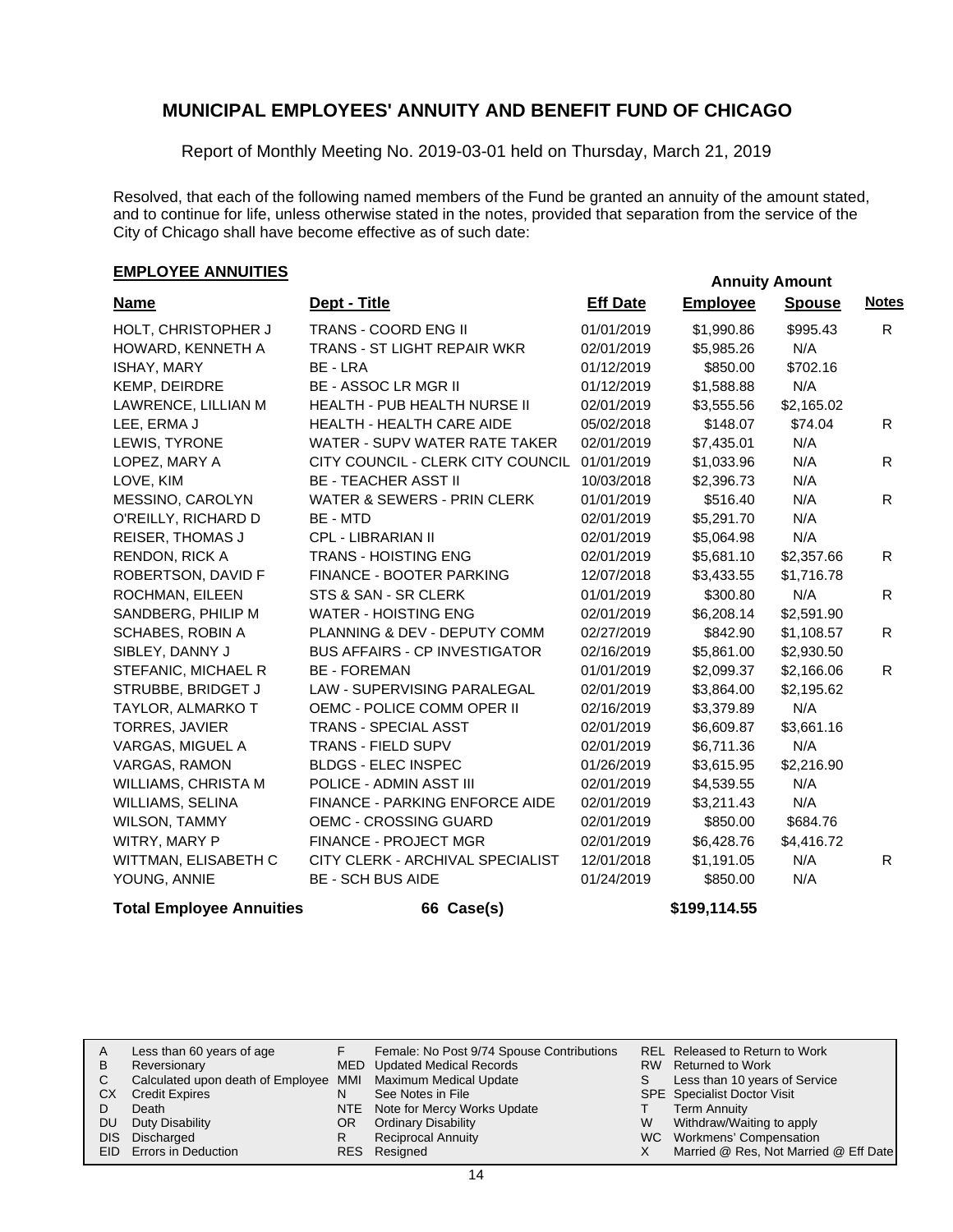Report of Monthly Meeting No. 2019-03-01 held on Thursday, March 21, 2019

Resolved, that each of the following widows, widowers, minor children, and certain other relatives of former members of the Fund be granted annuities of the amounts stated, and to continue until the expiration date indicated.

# **SPOUSE ANNUITIES**<br> **SPOUSE ANNUITIES**

| <b>Former Employee Name</b>   | Dept - Title                                       | <b>Eff Date</b> | <b>Annuity</b> | <b>Expires</b> | <b>Notes</b> |
|-------------------------------|----------------------------------------------------|-----------------|----------------|----------------|--------------|
| ANDRADE, RICARDO              | <b>BE - CUST WKR</b>                               | 10/27/2018      | \$407.27       | Death          |              |
| CHOW, HENRY                   | TRANS - MTD                                        | 06/14/2004      | \$800.00       | Death          |              |
| CORDOVA, IGNACIO              | <b>AVIATION - CLERK III</b>                        | 10/28/2018      | \$800.00       | Death          |              |
| <b>CRESPO, CRUCITA</b>        | BE - LRA                                           | 01/29/2019      | \$719.85       | Death          | S            |
| HUSAIN, SYED                  | TRANS - FIELD SERV SPECIAL II                      | 07/07/2018      | \$1,264.56     | Death          |              |
| LAKAS, GUS                    | <b>HOUSING - SR LAND DISPOSITION</b><br><b>OFF</b> | 12/29/2018      | \$3,111.70     | Death          |              |
| MARTINEZ, CARLOS              | <b>BE - CUST WKR</b>                               | 12/17/2018      | \$83.42        | Death          | R.           |
| MATIENZO, HECTOR              | <b>HEALTH - PHYSICIAN</b>                          | 01/21/2019      | \$2,842.23     | Death          |              |
| MCPHILLIPS, JOANNE            | <b>BE - SCH CLERK</b>                              | 12/10/2018      | \$1,442.24     | Death          |              |
| OGRADY, JOHN                  | <b>BUILDING - VENTILATION INSPECTOR</b>            | 01/17/2019      | \$2,465.82     | Death          |              |
| PASOWICZ, LEONARD             | FLEET - ELEC MECH                                  | 01/18/2019      | \$2,516.66     | Death          |              |
| PERALTA, THRESA               | <b>BE - SCH CLERK</b>                              | 01/29/2019      | \$993.97       | Death          |              |
| PINKETT, ELOISE               | BE - LRA                                           | 06/11/2018      | \$800.00       | Death          |              |
| <b>Total Spouse Annuities</b> | 13 Case(s)                                         |                 | \$18,247.72    |                |              |

|    | Less than 60 years of age                                    |     | Female: No Post 9/74 Spouse Contributions |   | REL Released to Return to Work        |
|----|--------------------------------------------------------------|-----|-------------------------------------------|---|---------------------------------------|
| в  | Reversionary                                                 |     | MED Updated Medical Records               |   | RW Returned to Work                   |
| C  | Calculated upon death of Employee MMI Maximum Medical Update |     |                                           |   | Less than 10 years of Service         |
| СX | <b>Credit Expires</b>                                        |     | See Notes in File                         |   | <b>SPE</b> Specialist Doctor Visit    |
|    | Death                                                        |     | NTE Note for Mercy Works Update           |   | <b>Term Annuity</b>                   |
| DU | Duty Disability                                              | OR. | <b>Ordinary Disability</b>                | W | Withdraw/Waiting to apply             |
|    | DIS Discharged                                               | R   | <b>Reciprocal Annuity</b>                 |   | WC Workmens' Compensation             |
|    | EID Errors in Deduction                                      |     | RES Resigned                              |   | Married @ Res, Not Married @ Eff Date |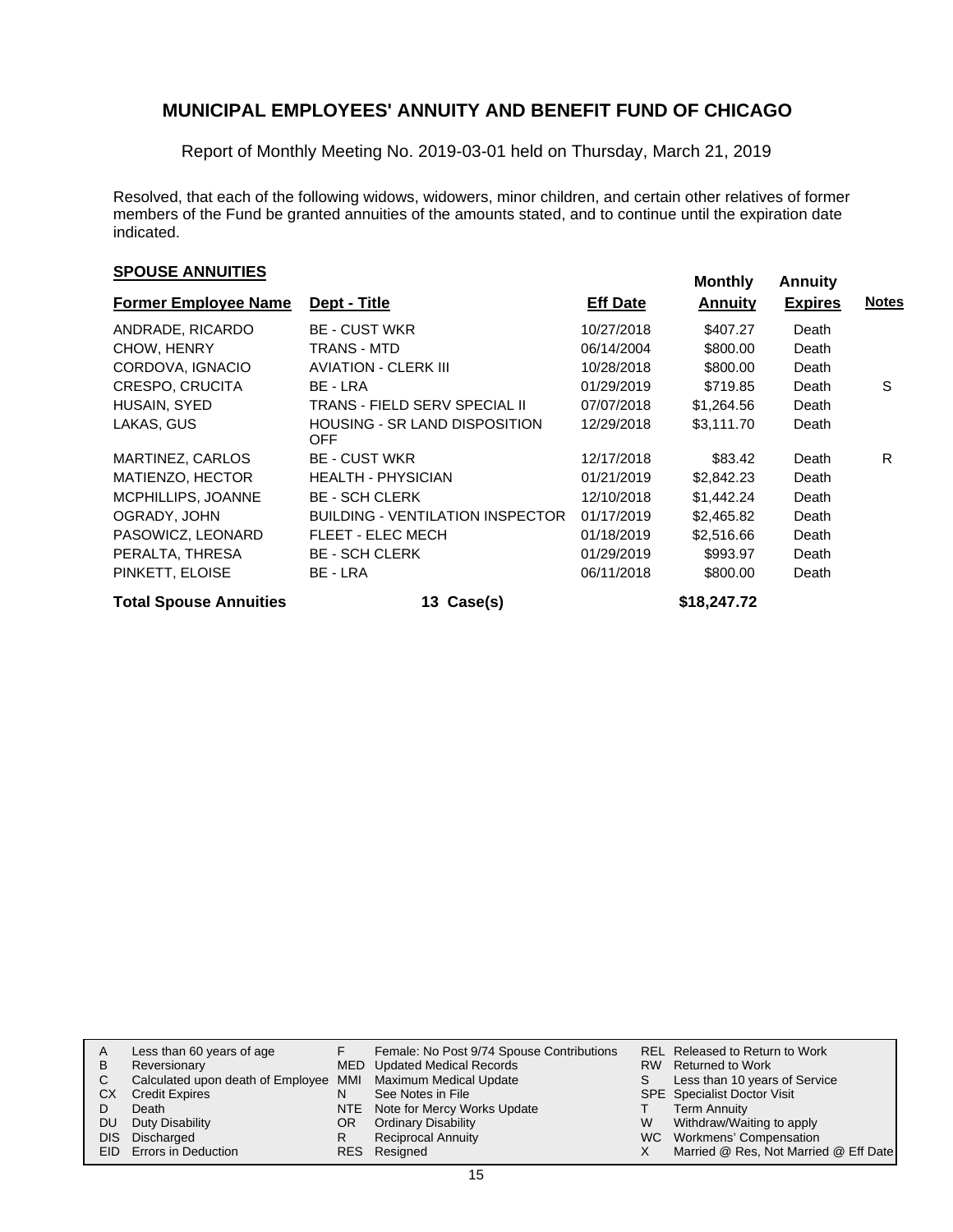Report of Monthly Meeting No. 2019-03-01 held on Thursday, March 21, 2019

Resolved, that each of the following widows, widowers, minor children, and certain other relatives of former members of the Fund be granted annuities of the amounts stated, and to continue until the expiration date indicated.

| <b>CHILD(REN) ANNUITIES</b>       | Monthly   | Annuity                  |                      |                    |              |
|-----------------------------------|-----------|--------------------------|----------------------|--------------------|--------------|
| <b>Former Employee Name</b>       |           | <b>Eff Date</b>          | <b>Annuity</b>       | <b>Expires</b>     | <b>Notes</b> |
| CHOW, HENRY<br>SIDOR, THOMAS      |           | 06/14/2004<br>12/09/2018 | \$220.00<br>\$220.00 | 11/2020<br>04/2021 |              |
| <b>Total Child(ren) Annuities</b> | 2 Case(s) |                          | \$440.00             |                    |              |

| в<br>C.<br>CХ<br>DU | Less than 60 years of age<br>Reversionary<br>Calculated upon death of Employee MMI Maximum Medical Update<br><b>Credit Expires</b><br>Death<br>Duty Disability<br>DIS Discharged<br>EID Errors in Deduction | OR<br>R | Female: No Post 9/74 Spouse Contributions<br>MED Updated Medical Records<br>See Notes in File<br>NTE Note for Mercy Works Update<br><b>Ordinary Disability</b><br><b>Reciprocal Annuity</b><br>RES Resigned | W | REL Released to Return to Work<br>RW Returned to Work<br>Less than 10 years of Service<br>SPE Specialist Doctor Visit<br><b>Term Annuity</b><br>Withdraw/Waiting to apply<br>WC Workmens' Compensation<br>Married @ Res, Not Married @ Eff Date |
|---------------------|-------------------------------------------------------------------------------------------------------------------------------------------------------------------------------------------------------------|---------|-------------------------------------------------------------------------------------------------------------------------------------------------------------------------------------------------------------|---|-------------------------------------------------------------------------------------------------------------------------------------------------------------------------------------------------------------------------------------------------|
|---------------------|-------------------------------------------------------------------------------------------------------------------------------------------------------------------------------------------------------------|---------|-------------------------------------------------------------------------------------------------------------------------------------------------------------------------------------------------------------|---|-------------------------------------------------------------------------------------------------------------------------------------------------------------------------------------------------------------------------------------------------|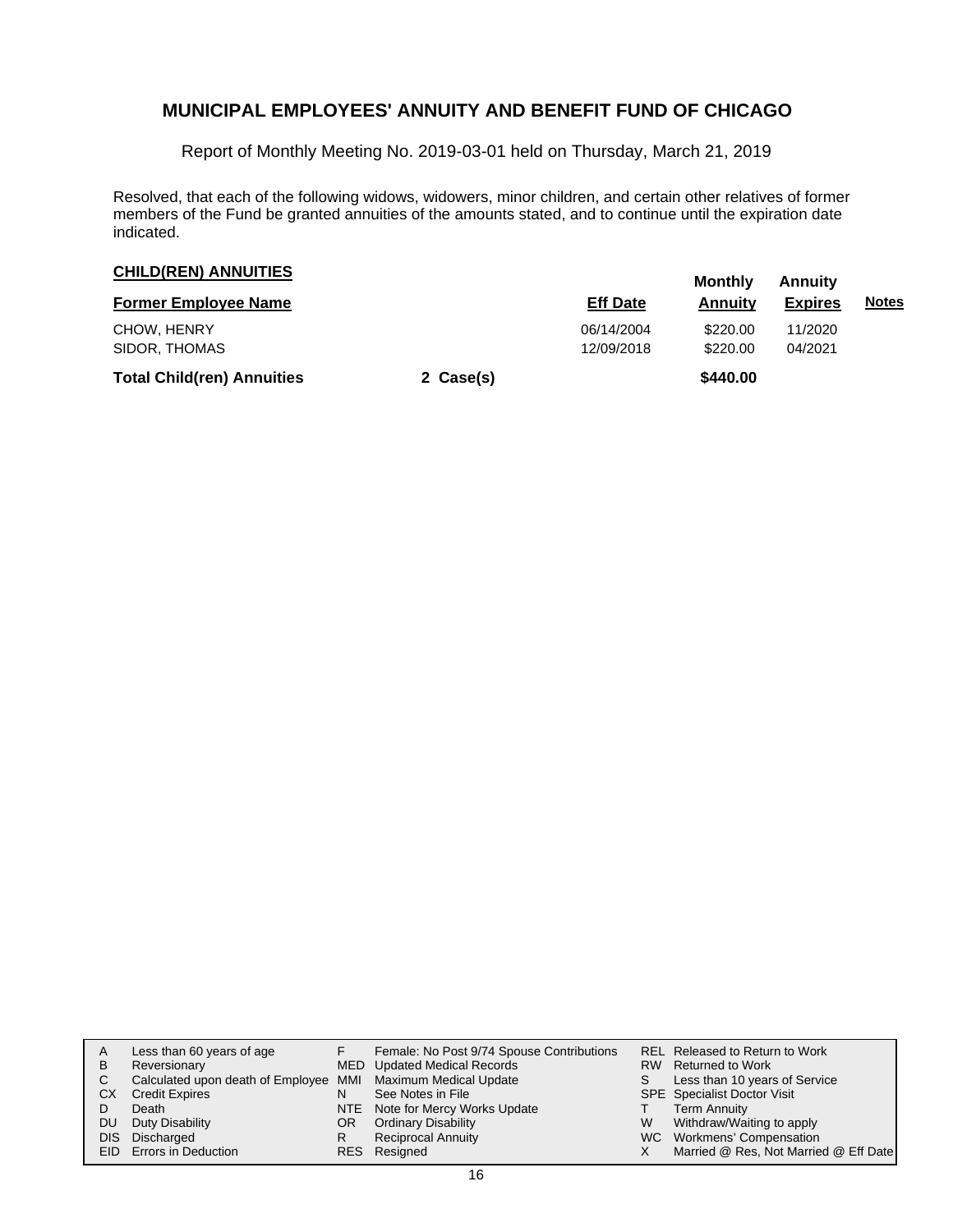Report of Monthly Meeting No. 2019-03-01 held on Thursday, March 21, 2019

Resolved, that each of the following widows, widowers, minor children, and certain other relatives of former members of the Fund be granted annuities of the amounts stated, and to continue until the expiration date indicated.

# **REVERSIONARY ANNUITIES** Monthly Annuity

**Former Employee Name Eff Date Annuity Expires Notes**

NONE

| A    | Less than 60 years of age                                    |    | Female: No Post 9/74 Spouse Contributions |    | REL Released to Return to Work        |
|------|--------------------------------------------------------------|----|-------------------------------------------|----|---------------------------------------|
| B    | Reversionary                                                 |    | MED Updated Medical Records               |    | RW Returned to Work                   |
| C.   | Calculated upon death of Employee MMI Maximum Medical Update |    |                                           | S. | Less than 10 years of Service         |
| CХ   | <b>Credit Expires</b>                                        | N  | See Notes in File                         |    | SPE Specialist Doctor Visit           |
|      | Death                                                        |    | NTE Note for Mercy Works Update           |    | <b>Term Annuity</b>                   |
| DU.  | Duty Disability                                              | OR | <b>Ordinary Disability</b>                | W  | Withdraw/Waiting to apply             |
| DIS. | Discharged                                                   | R  | <b>Reciprocal Annuity</b>                 |    | WC Workmens' Compensation             |
|      | <b>EID</b> Errors in Deduction                               |    | RES Resigned                              |    | Married @ Res, Not Married @ Eff Date |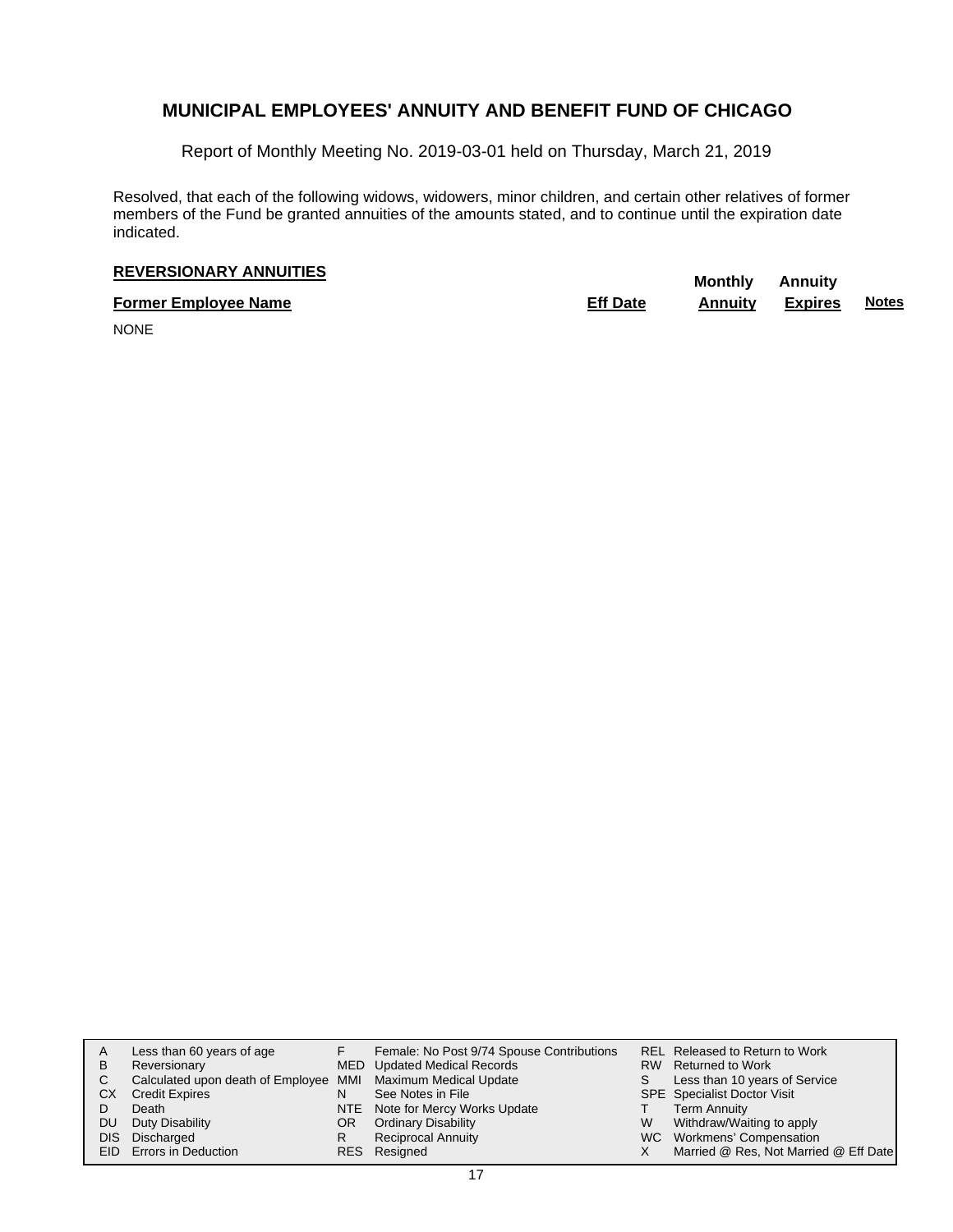Report of Monthly Meeting No. 2019-03-01 held on Thursday, March 21, 2019

Resolved, that each of the following named members of the Fund, or widows, widowers, or minor children of former members of the Fund be granted an adjusted annuity of the amount stated, and to continue for life, unless otherwise stated.

# **Annuity Amount ADJUSTED ANNUITIES**

|                     |                                  |                          |                              | ARRIVILY ARRIVILLE   |                   |
|---------------------|----------------------------------|--------------------------|------------------------------|----------------------|-------------------|
| <b>Name</b>         | Reason                           | <b>Eff Date</b>          | <b>Employee Spouse/Child</b> |                      |                   |
| ENGLISH, RENAE S    | Change in FAS                    | 07/01/2017               | \$1,707.64<br>\$1,825.34     | \$853.82<br>\$912.67 | <b>ORG</b><br>ADJ |
| FELICIANO, ELSIE    | Change in FAS                    | 06/25/2017               | \$466.55<br>\$496.00         | \$233.28<br>\$248.00 | <b>ORG</b><br>ADJ |
| FRAZIER, MICHELLE   | Change in FAS                    | 01/27/2018               | \$1,259.40<br>\$1,337.40     | N/A<br>N/A           | <b>ORG</b><br>ADJ |
| HUTCHERSON, RITA R  | Change in Effective Date and FAS | 04/16/2018<br>08/02/2018 | \$842.67<br>\$1,070.68       | \$800.00<br>\$800.00 | <b>ORG</b><br>ADJ |
| LEWIS, DARNELL      | Change in FAS                    | 06/30/2017               | \$285.66<br>\$303.35         | N/A<br>N/A           | <b>ORG</b><br>ADJ |
| STOWE, PAMELA       | Change in FAS                    | 06/01/2012               | \$733.01<br>\$738.23         | N/A<br>N/A           | <b>ORG</b><br>ADJ |
| WOLSKI, CATHERINE J | Change in FAS                    | 06/30/2017               | \$804.78<br>\$864.78         | \$402.39<br>\$432.39 | <b>ORG</b><br>ADJ |

#### **Total Adjusted Annuities 7 Case(s)**

Trustee Johnson moved that the resolutions be adopted and that the applicants be granted employee, widow(er), child, reversionary, or adjusted annuities for the period and at the rates stated opposite their respective names. Seconded Trustee Thompson. Carried: Ayes- Trustee Johnson, Trustee Keane, Trustee McMahon and Trustee Thompson. Nays-None.

|     | Less than 60 years of age                                    |     | Female: No Post 9/74 Spouse Contributions |    | <b>REL Released to Return to Work</b> |
|-----|--------------------------------------------------------------|-----|-------------------------------------------|----|---------------------------------------|
| B   | Reversionary                                                 |     | MED Updated Medical Records               |    | RW Returned to Work                   |
| C.  | Calculated upon death of Employee MMI Maximum Medical Update |     |                                           | S. | Less than 10 years of Service         |
| CX  | <b>Credit Expires</b>                                        | N   | See Notes in File                         |    | <b>SPE</b> Specialist Doctor Visit    |
|     | Death                                                        |     | NTE Note for Mercy Works Update           |    | Term Annuity                          |
| DU. | Duty Disability                                              | OR. | <b>Ordinary Disability</b>                | W  | Withdraw/Waiting to apply             |
|     | DIS Discharged                                               |     | <b>Reciprocal Annuity</b>                 |    | WC Workmens' Compensation             |
|     | EID Errors in Deduction                                      |     | RES Resigned                              |    | Married @ Res, Not Married @ Eff Date |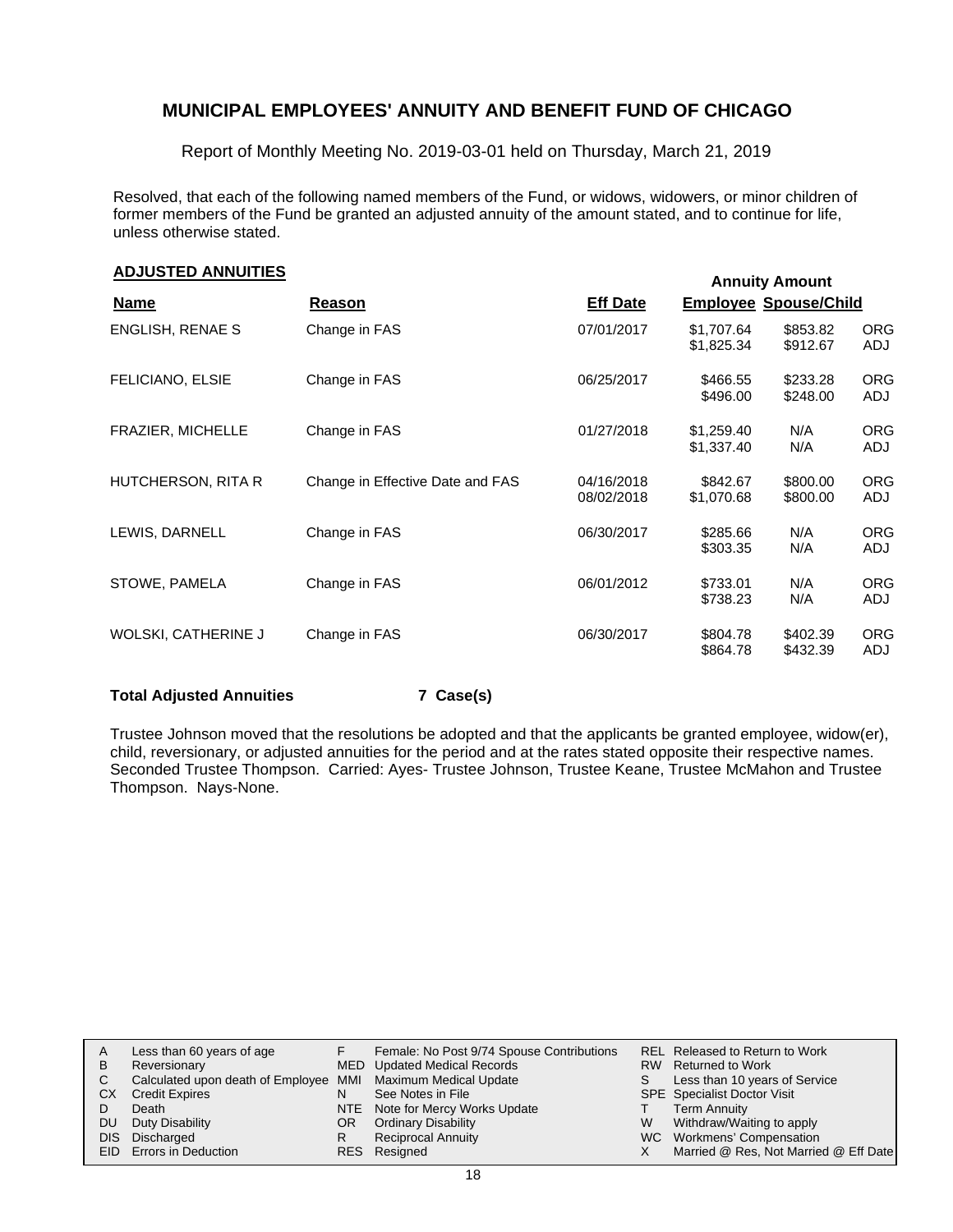Report of Monthly Meeting No. 2019-03-01 held on Thursday, March 21, 2019

The following employees have filed application for Duty Disability Benefits. The applications have been examined by the Medical Examiner for this Fund who recommended the following periods of disability.

#### **DUTY DISABILITY**

|                 |                                                                                                                                              |                                    |                  | *No. of         |
|-----------------|----------------------------------------------------------------------------------------------------------------------------------------------|------------------------------------|------------------|-----------------|
| <u>Dept</u>     |                                                                                                                                              |                                    | Per Day          | <b>Children</b> |
| STS & SAN       | 05/01/19                                                                                                                                     |                                    | \$157.50         |                 |
| <b>FINANCE</b>  | 06/01/19                                                                                                                                     |                                    | \$149.55         | 1               |
| STS & SAN       | 06/01/19                                                                                                                                     |                                    | \$226.92         |                 |
| TRANS           |                                                                                                                                              | 01/31/19                           | \$221.82         |                 |
| STS & SAN       | 05/01/19                                                                                                                                     |                                    | \$155.79         |                 |
| STS & SAN       | 08/01/19                                                                                                                                     |                                    | \$157.84         | 3               |
| <b>TRANS</b>    | 07/01/19                                                                                                                                     |                                    | \$193.40         |                 |
| <b>TRANS</b>    | 07/01/19                                                                                                                                     |                                    | \$221.82         |                 |
| <b>FINANCE</b>  | 05/01/19                                                                                                                                     |                                    | \$120.50         |                 |
| <b>AVIATION</b> | 02/01/19                                                                                                                                     |                                    | \$152.15         |                 |
| STS & SAN       | 04/01/19                                                                                                                                     |                                    | \$166.09         |                 |
| BE              |                                                                                                                                              | 10/24/18                           | \$40.40          |                 |
|                 |                                                                                                                                              |                                    | \$1,963.78       |                 |
|                 | 11/15/18<br>12/06/18<br>01/21/19<br>11/08/18<br>12/20/18<br>10/03/18<br>10/25/18<br>01/04/19<br>01/10/19<br>02/04/18<br>01/09/19<br>05/11/18 | Eff Date Fol-Up Date<br>12 Case(s) | <b>Term Date</b> | Rate            |

\* Based on 40 ILCS 5/8-160, the Employee shall also have a right to receive child's disability benefit of \$10.00 a month on account of each child less than 18 years of age. Rates will be prorated based on days of eligibility.

|      | Less than 60 years of age                                    |     | Female: No Post 9/74 Spouse Contributions |   | REL Released to Return to Work        |
|------|--------------------------------------------------------------|-----|-------------------------------------------|---|---------------------------------------|
| В    | Reversionary                                                 |     | MED Updated Medical Records               |   | RW Returned to Work                   |
|      |                                                              |     |                                           |   |                                       |
|      | Calculated upon death of Employee MMI Maximum Medical Update |     |                                           | S | Less than 10 years of Service         |
| СX   | <b>Credit Expires</b>                                        | N   | See Notes in File                         |   | <b>SPE</b> Specialist Doctor Visit    |
|      | Death                                                        |     | NTE Note for Mercy Works Update           |   | <b>Term Annuity</b>                   |
| DU   | Duty Disability                                              | OR. | <b>Ordinary Disability</b>                | W | Withdraw/Waiting to apply             |
| DIS. | Discharged                                                   |     | <b>Reciprocal Annuity</b>                 |   | WC Workmens' Compensation             |
|      | <b>EID</b> Errors in Deduction                               |     | RES Resigned                              |   | Married @ Res, Not Married @ Eff Date |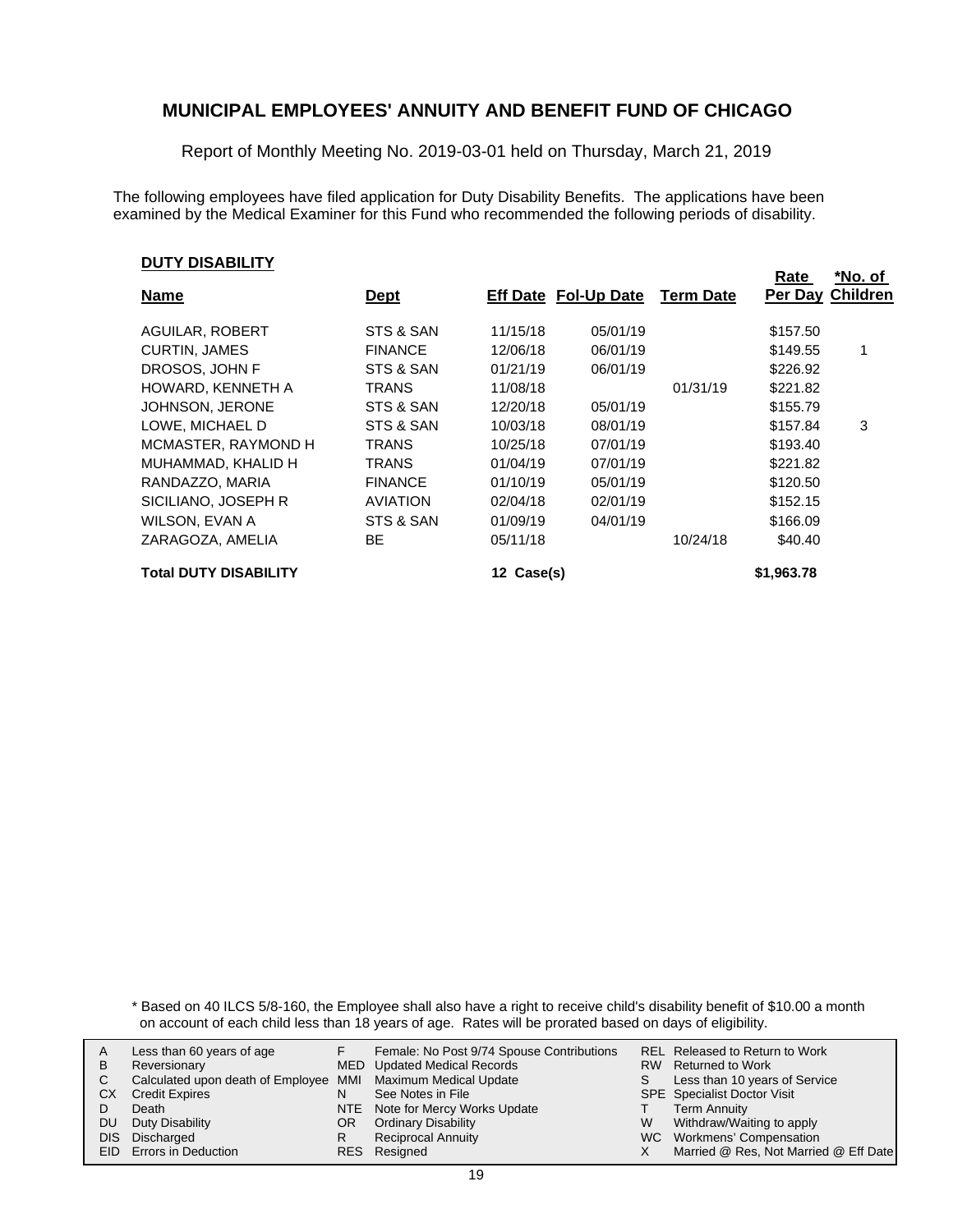Report of Monthly Meeting No. 2019-03-01 held on Thursday, March 21, 2019

The following employees have filed application for Ordinary Disability Benefits. The applications have been examined by the Medical Examiner for this Fund who recommended the following periods of disability.

#### **ORDINARY DISABILITY**

| <u>UNDINANT DIJADILITT</u>       |                          |                           |                             |                  | Rate       |
|----------------------------------|--------------------------|---------------------------|-----------------------------|------------------|------------|
| <u>Name</u>                      | <u>Dept</u>              |                           | <b>Eff Date Fol-Up Date</b> | <b>Term Date</b> | Per Day    |
| CALDERON, SANDRA L               | BE.                      | 10/28/18<br>(Less 3 days) | 04/01/19                    |                  | \$64.13    |
| CHRISTMAS, YOLANDA               | <b>OEMC</b>              | 02/18/19                  | 06/01/19                    |                  | \$23.59    |
| <b>COLEMAN, YVONNE M</b>         | <b>OEMC</b>              | 12/07/18                  |                             | 02/01/19         | \$96.77    |
| COLLINS, BARBARA J               | <b>BE</b>                | 11/16/18                  | 05/01/19                    |                  | \$38.10    |
|                                  |                          | (Less 2 days)             |                             |                  |            |
| HUBBARD, VALERIA R               | <b>HEALTH</b>            | 03/07/19                  | 06/01/19                    |                  | \$150.90   |
| <b>IKORO, FRANK E</b>            | <b>FAMILY &amp; SUPP</b> | 11/30/18                  | 10/01/19                    |                  | \$126.56   |
| JEFFRIES, MERIAN I               | <b>BE</b>                | 01/14/18                  |                             | 01/31/19         | \$23.08    |
| MARTINEZ, EFRAIN M               | <b>BE</b>                | 12/29/18                  | 12/01/19                    |                  | \$55.98    |
| MCCASKILL, GARY E                | <b>POLICE</b>            | 01/26/19                  | 07/01/19                    |                  | \$76.72    |
| MILES JR, JAMES L                | <b>WATER</b>             | 08/15/18                  |                             | 02/11/19         | \$97.53    |
| MORGAN, JULIE L                  | <b>CPL</b>               | 01/16/19                  |                             | 01/30/19         | \$112.83   |
| NIERMAN, MARK                    | <b>GEN SERV</b>          | 02/15/19                  | 05/01/19                    |                  | \$137.85   |
| NIX. MICHELLE E                  | <b>POLICE</b>            | 02/09/19                  | 05/01/19                    |                  | \$84.20    |
| NORMAN, JAMES A                  | <b>POLICE</b>            | 02/04/19                  |                             | 03/03/19         | \$95.65    |
| O NEILL, JOSEPH A                | <b>GEN SERV</b>          | 02/11/19                  |                             | 04/11/19         | \$132.64   |
| PALMSONE, JOSEPH A               | <b>POLICE</b>            | 12/25/18                  | 12/01/19                    |                  | \$96.77    |
| PALOMO, JUANITA                  | <b>BE</b>                | 06/06/18                  | 07/01/19                    |                  | \$57.92    |
| PERSON, KHRISHAWN M              | <b>BE</b>                | 01/10/19                  |                             | 02/14/19         | \$25.68    |
| PHILLIPS, VICTOR D               | STS & SAN                | 01/19/19                  | 04/01/19                    |                  | \$103.86   |
| PINTO, CESAR                     | <b>AVIATION</b>          | 02/16/19                  | 10/01/19                    |                  | \$145.82   |
| SHELL, TIFFANY M                 | <b>CPL</b>               | 03/18/19                  |                             | 04/28/19         | \$41.52    |
| <b>Total ORDINARY DISABILITY</b> |                          | 21 Case(s)                |                             |                  | \$1,788.10 |

Trustee Johnson moved that the applicants for Ordinary and Duty disability benefits be granted such benefits for the period and at the rate shown opposite their respective names. Seconded Trustee Thompson. Carried: Ayes- Trustee Johnson, Trustee Keane, Trustee McMahon and Trustee Thompson. Nays-None.

| A   | Less than 60 years of age                                    |     | Female: No Post 9/74 Spouse Contributions |    | REL Released to Return to Work        |
|-----|--------------------------------------------------------------|-----|-------------------------------------------|----|---------------------------------------|
| B   | Reversionary                                                 |     | MED Updated Medical Records               |    | RW Returned to Work                   |
| C.  | Calculated upon death of Employee MMI Maximum Medical Update |     |                                           | S. | Less than 10 years of Service         |
| СX  | <b>Credit Expires</b>                                        | N   | See Notes in File                         |    | SPE Specialist Doctor Visit           |
|     | Death                                                        |     | NTE Note for Mercy Works Update           |    | Term Annuity                          |
| DU. | Duty Disability                                              | OR. | <b>Ordinary Disability</b>                | W  | Withdraw/Waiting to apply             |
|     | DIS Discharged                                               |     | <b>Reciprocal Annuity</b>                 |    | WC Workmens' Compensation             |
|     | EID Errors in Deduction                                      |     | RES Resigned                              |    | Married @ Res, Not Married @ Eff Date |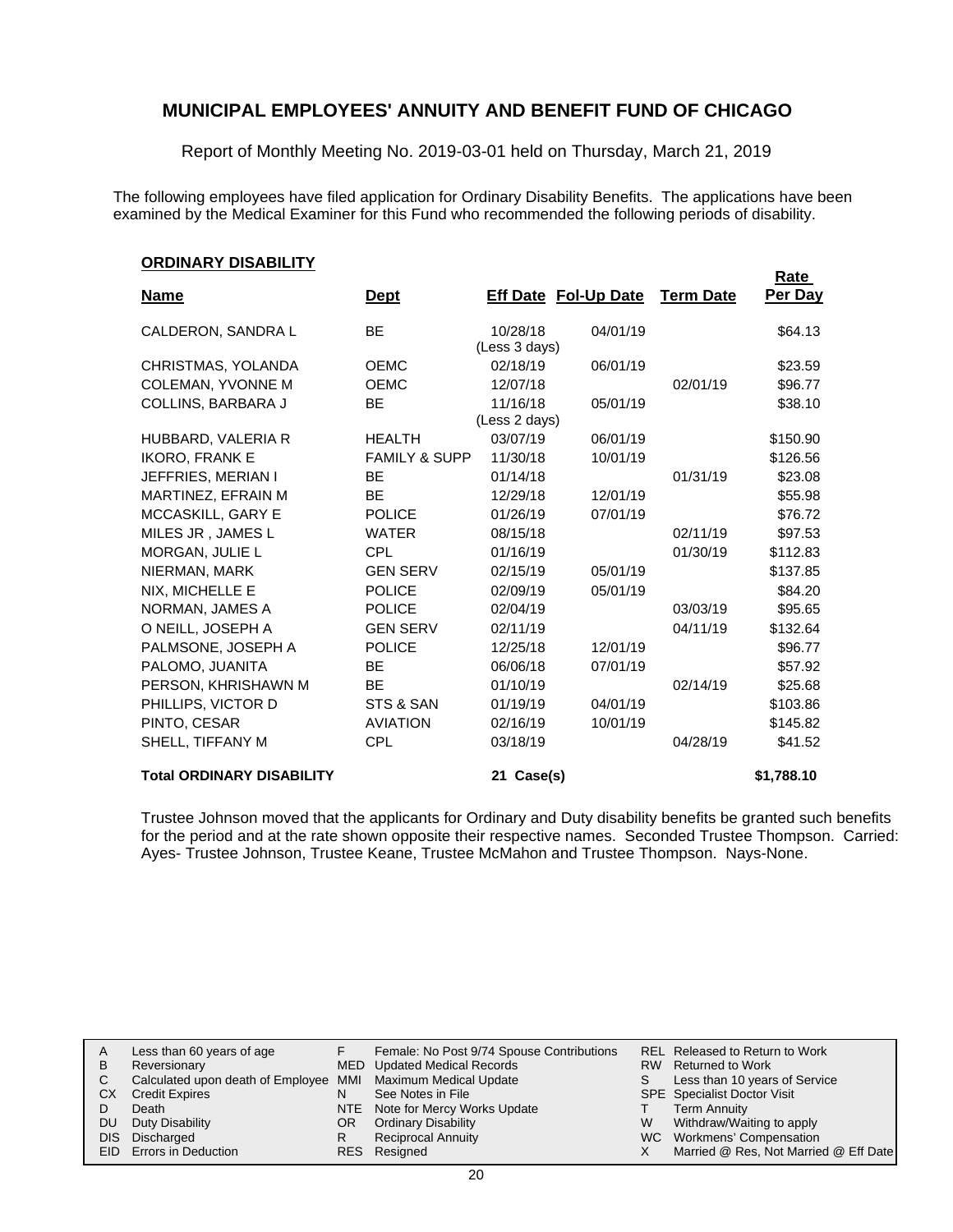Report of Monthly Meeting No. 2019-03-01 held on Thursday, March 21, 2019

The following employees receiving Duty Disability Benefits have applied for extension of such benefits. The applications have been examined by the Medical Examiner for this Fund who recommended the following extensions.

#### **DUTY-EXTENSION OF**

|                                |                 |                   |               |                | Rate       | *No. of                 |
|--------------------------------|-----------------|-------------------|---------------|----------------|------------|-------------------------|
| <b>Name</b>                    | <u>Dept</u>     | <b>Start Date</b> | <b>Period</b> | <b>Ext Req</b> |            | <b>Per Day Children</b> |
|                                |                 |                   |               |                |            |                         |
| CHEN, AIRU                     | <b>GEN SERV</b> | 01/03/13          | 02/01/20      | MED            | \$186.13   | $\overline{2}$          |
| DUARTE, JOSE M                 | <b>GEN SERV</b> | 01/21/06          | 02/01/20      | MED            | \$150.96   |                         |
| EUBANKS, DARLENE A             | STS & SAN       | 02/14/17          | 06/01/19      | MED            | \$152.15   |                         |
| <b>GANNON. MICHAEL</b>         | <b>AVIATION</b> | 01/03/01          | 02/01/20      | MED            | \$109.41   |                         |
| GARLAND, LARRY A               | <b>AVIATION</b> | 07/01/99          | 02/01/20      | MED            | \$122.45   |                         |
| GVOJIC, MITZI                  | STS & SAN       | 11/26/18          | 08/01/19      | NTE.           | \$157.84   |                         |
| KHAN, MOHAMMAD N               | <b>FINANCE</b>  | 11/22/18          | 08/01/19      | MED            | \$199.43   | $\overline{2}$          |
| LEARY, KEVIN T                 | <b>GEN SERV</b> | 10/02/18          | 08/01/19      | MED            | \$202.59   | 2                       |
| LOPEZ, OSCAR E                 | WATER           | 06/26/18          | 09/01/19      | MED            | \$209.85   |                         |
| MARVEL, CLIFTON L              | STS & SAN       | 06/11/18          | 07/01/19      | MED            | \$152.15   |                         |
| MC CARTHY, PAUL K              | STS & SAN       | 11/24/13          | 02/01/20      | MED            | \$146.85   |                         |
| SICILIANO, JOSEPH R            | <b>AVIATION</b> | 02/04/18          | 02/01/20      | MED            | \$152.15   |                         |
| VIDEKA, TODD A                 | <b>WATER</b>    | 05/01/18          | 01/28/19      | <b>RW</b>      | \$215.19   |                         |
| <b>WILLIAMS, STEPHEN E</b>     | <b>GEN SERV</b> | 11/17/17          | 02/01/20      | MED            | \$154.42   |                         |
| <b>Total DUTY-EXTENSION OF</b> |                 | 14 Case(s)        |               |                | \$2,311.57 |                         |

\* Based on 40 ILCS 5/8-160, the Employee shall also have a right to receive child's disability benefit of \$10.00 a month on account of each child less than 18 years of age. Rates will be prorated based on days of eligibility.

|    | Less than 60 years of age                                    |    | Female: No Post 9/74 Spouse Contributions |    | REL Released to Return to Work        |
|----|--------------------------------------------------------------|----|-------------------------------------------|----|---------------------------------------|
|    |                                                              |    |                                           |    |                                       |
| В  | Reversionary                                                 |    | MED Updated Medical Records               |    | RW Returned to Work                   |
|    | Calculated upon death of Employee MMI Maximum Medical Update |    |                                           | S. | Less than 10 years of Service         |
| СX | <b>Credit Expires</b>                                        | N  | See Notes in File                         |    | <b>SPE</b> Specialist Doctor Visit    |
|    | Death                                                        |    | NTE Note for Mercy Works Update           |    | <b>Term Annuity</b>                   |
| DU | Duty Disability                                              | OR | <b>Ordinary Disability</b>                | W  | Withdraw/Waiting to apply             |
|    | DIS Discharged                                               |    | <b>Reciprocal Annuity</b>                 |    | WC Workmens' Compensation             |
|    | EID Errors in Deduction                                      |    | RES Resigned                              |    | Married @ Res, Not Married @ Eff Date |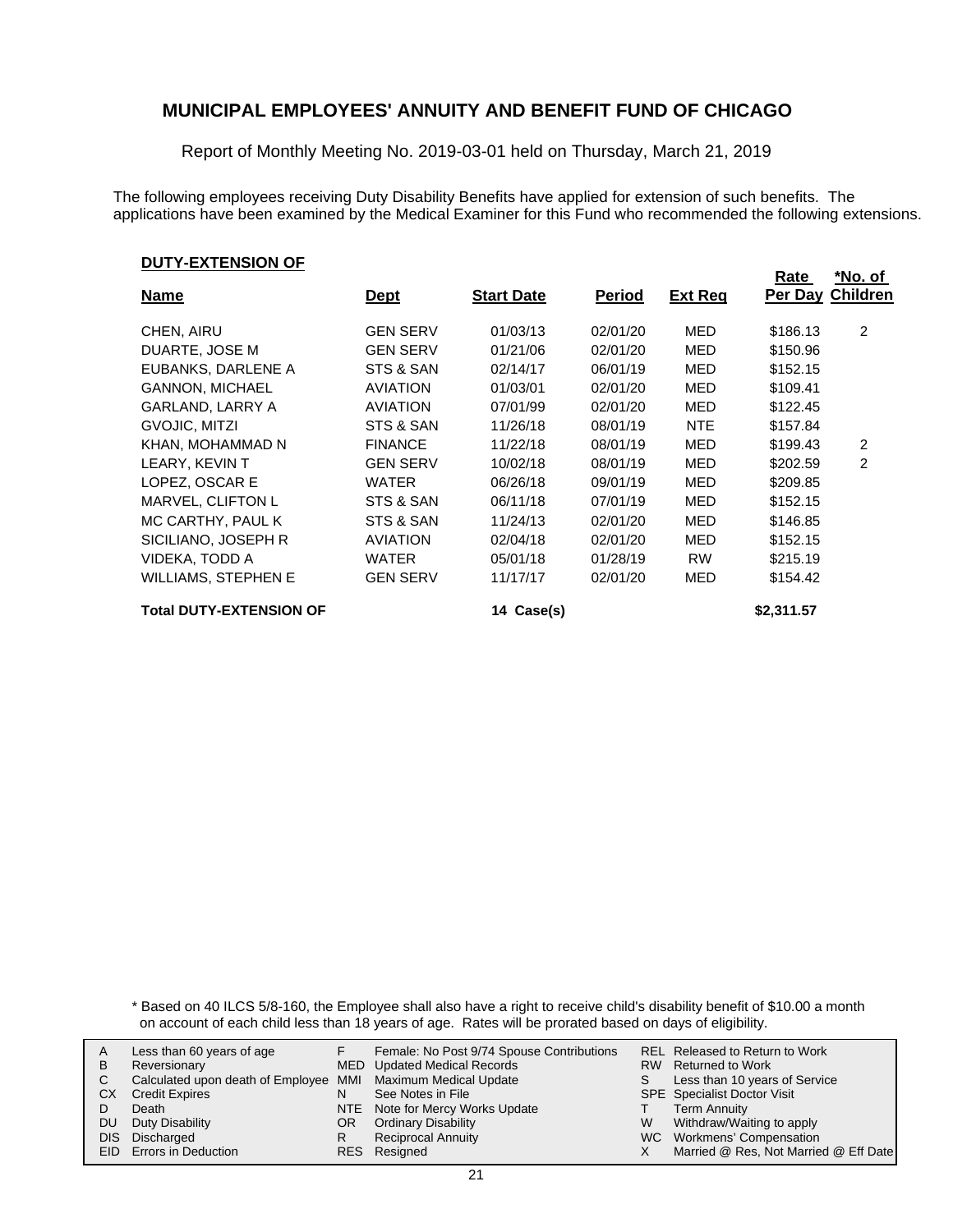Report of Monthly Meeting No. 2019-03-01 held on Thursday, March 21, 2019

The following employees receiving Ordinary Disability Benefits have applied for extension of such benefits. The applications have been examined by the Medical Examiner for this Fund who recommended the following extensions.

#### **ORDINARY-EXTENSION OF**

| - - - - - - - -                    |                 |                   |               |                | Rate       |
|------------------------------------|-----------------|-------------------|---------------|----------------|------------|
| <u>Name</u>                        | <u>Dept</u>     | <b>Start Date</b> | <u>Period</u> | <b>Ext Req</b> | Per Day    |
| ADAMS EL, WARREN                   | <b>OEMC</b>     | 03/14/16          | 02/01/20      | <b>MED</b>     | \$20.89    |
| <b>BAINES, JAMES W</b>             | TRANS           | 11/25/17          | 02/01/20      | <b>MED</b>     | \$124.66   |
| <b>BELL, SHERIE D</b>              | <b>BE</b>       | 11/02/18          | 09/01/19      | <b>MED</b>     | \$23.10    |
| CERPA, LOUISE C                    | <b>BE</b>       | 11/16/16          | 02/01/20      | <b>MED</b>     | \$48.86    |
| COATS, DIANE F                     | <b>BE</b>       | 02/16/16          | 01/01/20      | <b>MED</b>     | \$72.96    |
| DAVIS, ALANA C                     | BE              | 04/14/18          | 06/01/19      | <b>MED</b>     | \$59.35    |
| DENSON, ALICIA L                   | <b>HEALTH</b>   | 11/19/18          | 07/01/19      | <b>MED</b>     | \$72.71    |
| DUFFY, JEANETTE                    | <b>OEMC</b>     | 04/26/18          | 08/01/19      | <b>MED</b>     | \$130.44   |
| DURKIN, DIANNA C                   | STS & SAN       | 03/27/17          | 08/01/19      | <b>MED</b>     | \$101.44   |
| FAHY, MICHAEL P                    | <b>BLDGS</b>    | 08/16/17          | 08/01/19      | <b>MED</b>     | \$159.91   |
| FINCH, MICHAEL Q                   | <b>AVIATION</b> | 07/24/18          | 09/09/18      | <b>RW</b>      | \$101.44   |
| <b>GRIFFIN, ATTALLAH</b>           | <b>OEMC</b>     | 09/09/17          | 07/01/19      | <b>MED</b>     | \$116.51   |
| LEWIS, ABBIE T                     | <b>BE</b>       | 12/15/15          | 02/01/20      | <b>MED</b>     | \$78.97    |
| MCMAHON, JOSEPH J                  | <b>WATER</b>    | 08/03/18          | 08/01/19      | <b>MED</b>     | \$134.57   |
| O'NEAL, TIFFANY                    | <b>BE</b>       | 08/23/16          | 08/01/19      | <b>MED</b>     | \$85.64    |
| PORTER, SUZETTE R                  | <b>BE</b>       | 12/30/17          | 02/01/20      | <b>MED</b>     | \$50.86    |
| PORTER, VERONICA                   | <b>OEMC</b>     | 03/11/18          | 02/01/20      | <b>MED</b>     | \$22.51    |
| RULE, CANEAL                       | <b>OEMC</b>     | 03/01/18          | 02/01/20      | <b>MED</b>     | \$65.85    |
| SHRADER, TIMOTHY                   | <b>WATER</b>    | 02/07/18          | 08/27/19      | <b>CX</b>      | \$139.90   |
| SMITH, DEBBIE M                    | <b>FIRE</b>     | 08/10/18          | 08/01/19      | <b>MED</b>     | \$148.68   |
| <b>TEUTONICO, JAMES P</b>          | TRANS           | 03/19/18          | 07/01/19      | <b>MED</b>     | \$108.84   |
| TRAVIS COOK, LESLIE R              | <b>WATER</b>    | 08/31/18          | 06/01/19      | <b>MED</b>     | \$117.91   |
| VACA, SANDRA M                     | <b>OEMC</b>     | 01/24/19          | 07/01/19      | <b>MED</b>     | \$85.20    |
| VAN THOLEN, LUZ M                  | <b>HEALTH</b>   | 01/15/18          | 02/01/20      | <b>MED</b>     | \$105.39   |
| <b>Total ORDINARY-EXTENSION OF</b> |                 | 24 Case(s)        |               |                | \$2,176.59 |

Trustee Johnson moved that the applicants for extension of Ordinary and Duty disability benefits shown hereinbefore be granted such extension for the period and at the rate shown opposite their respective names. Seconded Trustee Thompson. Carried: Ayes- Trustee Johnson, Trustee Keane, Trustee McMahon and Trustee Thompson. Nays-None.

| A   | Less than 60 years of age                                    |     | Female: No Post 9/74 Spouse Contributions |    | REL Released to Return to Work        |
|-----|--------------------------------------------------------------|-----|-------------------------------------------|----|---------------------------------------|
| в   | Reversionary                                                 |     | MED Updated Medical Records               |    | RW Returned to Work                   |
| C.  | Calculated upon death of Employee MMI Maximum Medical Update |     |                                           | S. | Less than 10 years of Service         |
| CХ  | <b>Credit Expires</b>                                        | N   | See Notes in File                         |    | <b>SPE</b> Specialist Doctor Visit    |
|     | Death                                                        |     | NTE Note for Mercy Works Update           |    | <b>Term Annuity</b>                   |
| DU. | Duty Disability                                              | OR. | <b>Ordinary Disability</b>                | W  | Withdraw/Waiting to apply             |
|     | DIS Discharged                                               |     | <b>Reciprocal Annuity</b>                 |    | WC Workmens' Compensation             |
|     | EID Errors in Deduction                                      |     | RES Resigned                              |    | Married @ Res, Not Married @ Eff Date |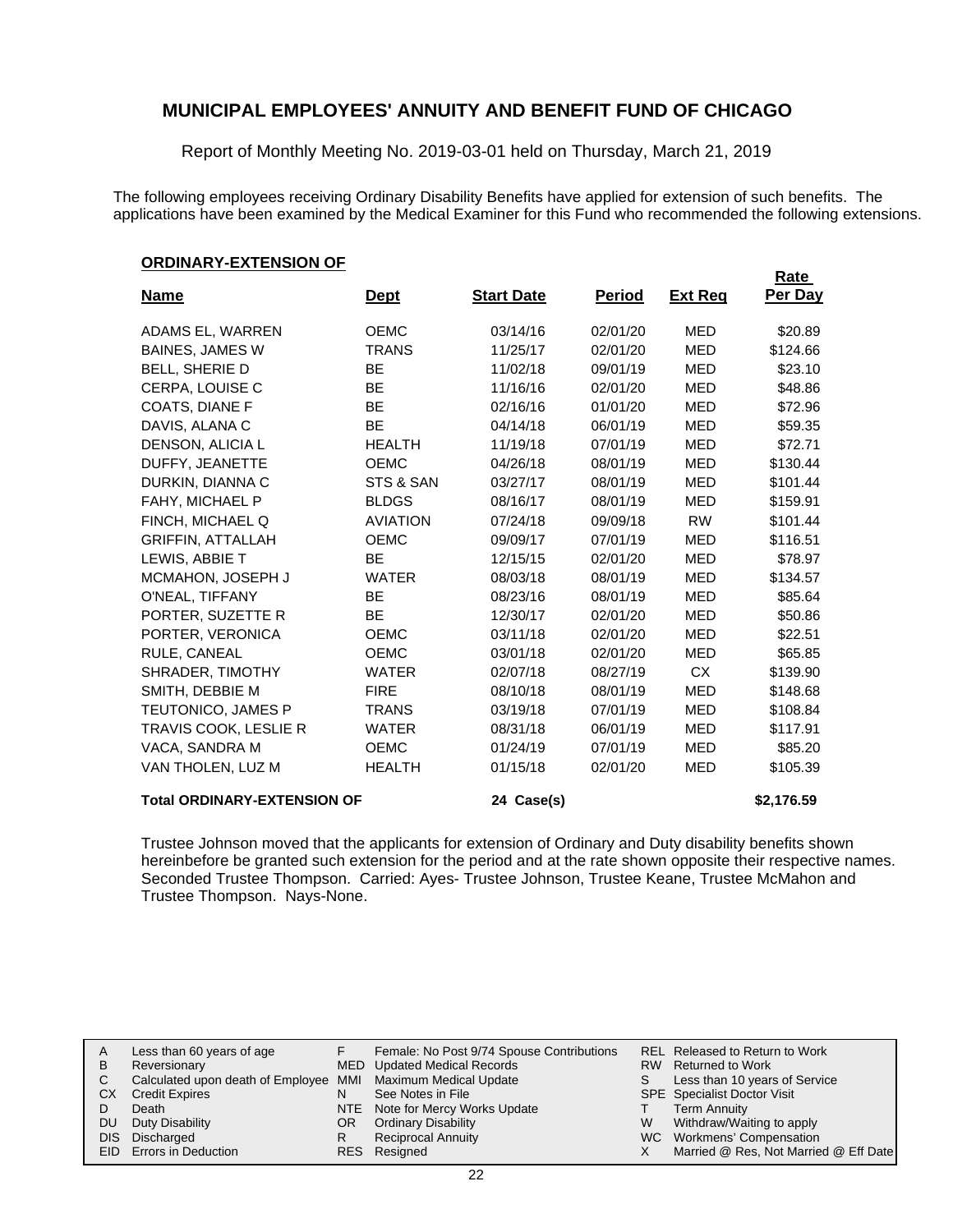Report of Monthly Meeting No. 2019-03-01 held on Thursday, March 21, 2019

### **Start Date Reason To Date Name Per Day ADJUSTED DUTY DISABILITY Rate**  NONE CONTRACT ON A SERVICE OF SALE OF SALE ORGANIZATION CONTRACT ON A SERVICE OF SALE OF SALE OF SALE OF SALE ADJ

| A    | Less than 60 years of age                                    |    | Female: No Post 9/74 Spouse Contributions |   | REL Released to Return to Work        |
|------|--------------------------------------------------------------|----|-------------------------------------------|---|---------------------------------------|
| В    | Reversionary                                                 |    | MED Updated Medical Records               |   | RW Returned to Work                   |
|      | Calculated upon death of Employee MMI Maximum Medical Update |    |                                           | S | Less than 10 years of Service         |
| СX   | <b>Credit Expires</b>                                        | N  | See Notes in File                         |   | <b>SPE</b> Specialist Doctor Visit    |
|      | Death                                                        |    | NTE Note for Mercy Works Update           |   | <b>Term Annuity</b>                   |
| DU   | Duty Disability                                              | OR | <b>Ordinary Disability</b>                | W | Withdraw/Waiting to apply             |
| DIS. | Discharged                                                   |    | <b>Reciprocal Annuity</b>                 |   | WC Workmens' Compensation             |
|      | EID Errors in Deduction                                      |    | RES Resigned                              |   | Married @ Res, Not Married @ Eff Date |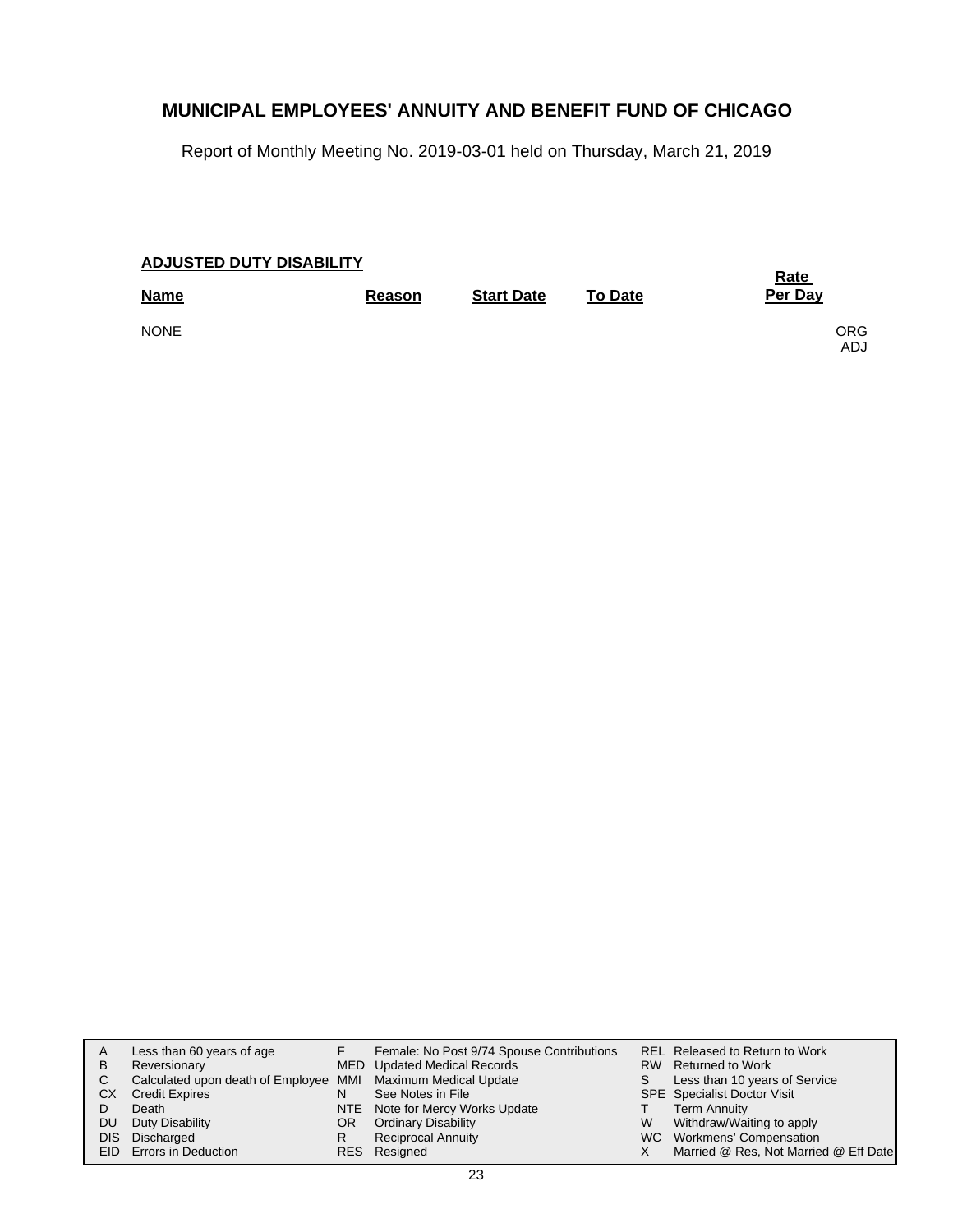Report of Monthly Meeting No. 2019-03-01 held on Thursday, March 21, 2019

| <b>ADJUSTED ORDINARY DISABILITY</b> |        | <b>Rate</b>       |                |         |                          |
|-------------------------------------|--------|-------------------|----------------|---------|--------------------------|
| <b>Name</b>                         | Reason | <b>Start Date</b> | <b>To Date</b> | Per Day |                          |
| <b>NONE</b>                         |        |                   |                |         | <b>ORG</b><br><b>ADJ</b> |

| A<br>B<br>СX | Less than 60 years of age<br>Reversionary<br>Calculated upon death of Employee MMI Maximum Medical Update<br><b>Credit Expires</b><br>Death | N        | Female: No Post 9/74 Spouse Contributions<br>MED Updated Medical Records<br>See Notes in File<br>NTE Note for Mercy Works Update | S. | REL Released to Return to Work<br>RW Returned to Work<br>Less than 10 years of Service<br><b>SPE</b> Specialist Doctor Visit<br><b>Term Annuity</b> |
|--------------|---------------------------------------------------------------------------------------------------------------------------------------------|----------|----------------------------------------------------------------------------------------------------------------------------------|----|-----------------------------------------------------------------------------------------------------------------------------------------------------|
| DU.          | Duty Disability<br>DIS Discharged<br><b>EID</b> Errors in Deduction                                                                         | OR.<br>R | <b>Ordinary Disability</b><br><b>Reciprocal Annuity</b><br>RES Resigned                                                          | W  | Withdraw/Waiting to apply<br>WC Workmens' Compensation<br>Married @ Res, Not Married @ Eff Date                                                     |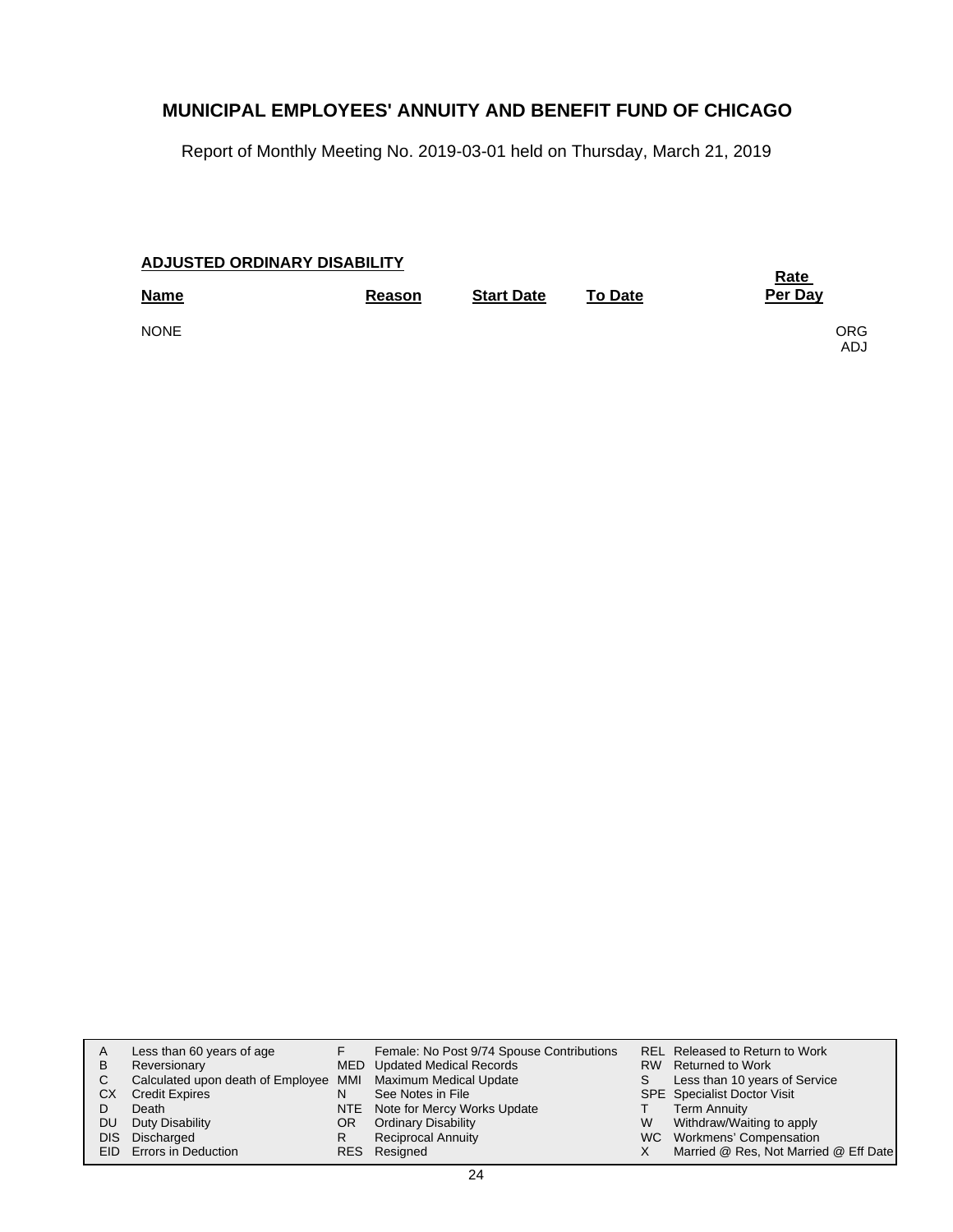Report of Monthly Meeting No. 2019-03-01 held on Thursday, March 21, 2019

### **APPLICATION FOR MEMBERSHIP**

The following named employees, officers, or officials, required to file written application for membership in the Fund, have filed such application, and the records indicate they qualify for membership by reason of having the necessary service or other requirements.

**Name**

**Title Department**

NONE

### **CHANGE OF BIRTHS**

The following named employees have submitted documentation showing a date of birth different from the Fund's records and have requested that the Fund correct its records in accordance with the supporting documentation provided.

**Date of Birth <b>Supporting Document** 

NONE From

# To

### **ADMINISTRATIVE REVIEW 40 ILCS 5/8-252**

The following named members are recommended for a hearing before the Board in accordance with 40 ILCS 5/8-252.

**Name**

**Status Relevant Statute**

**NONE**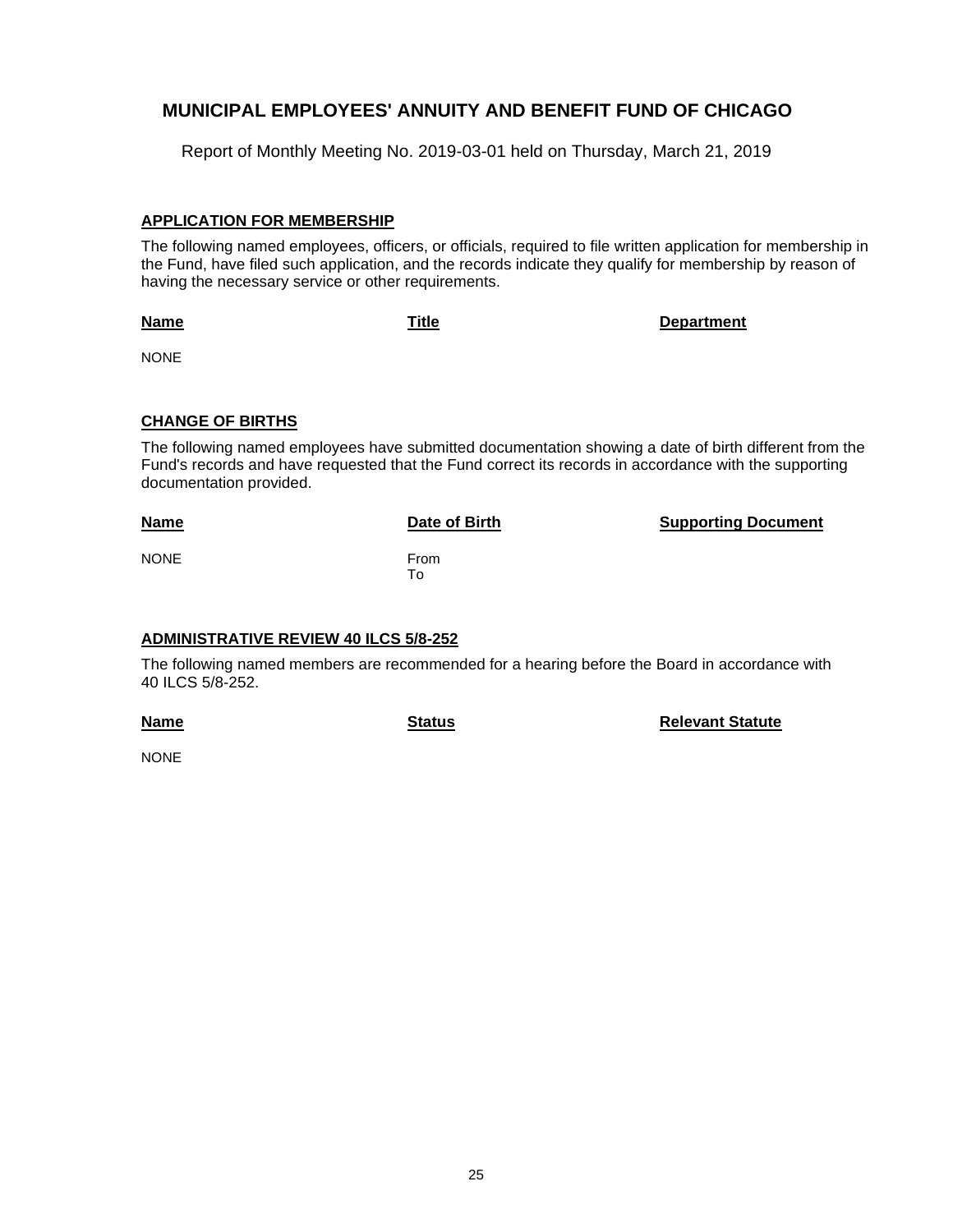Report of Monthly Meeting No. 2019-03-01 held on Thursday, March 21, 2019

**City Treasurer's Statement of Account as of 02/28/2019**

### **Investments at Market:**

| City Treasurer's Office, 02/28/2019    | \$499,740.30       |                    |
|----------------------------------------|--------------------|--------------------|
| Northern Trust, 02/28/2019 - Unaudited | \$3,660,072,577.84 |                    |
| <b>Total Investments</b>               |                    | \$3,660,572,318.14 |
| <b>Petty Cash Fund:</b>                |                    | \$400.00           |
| <b>Total Cash and Investments</b>      |                    | \$3,660,572,718.14 |

Trustee Johnson moved that the Treasurer's Report be received and placed on file. Seconded Trustee Keane. Carried: Ayes- Trustee Johnson, Trustee Keane, Trustee McMahon and Trustee Thompson. Nays-None.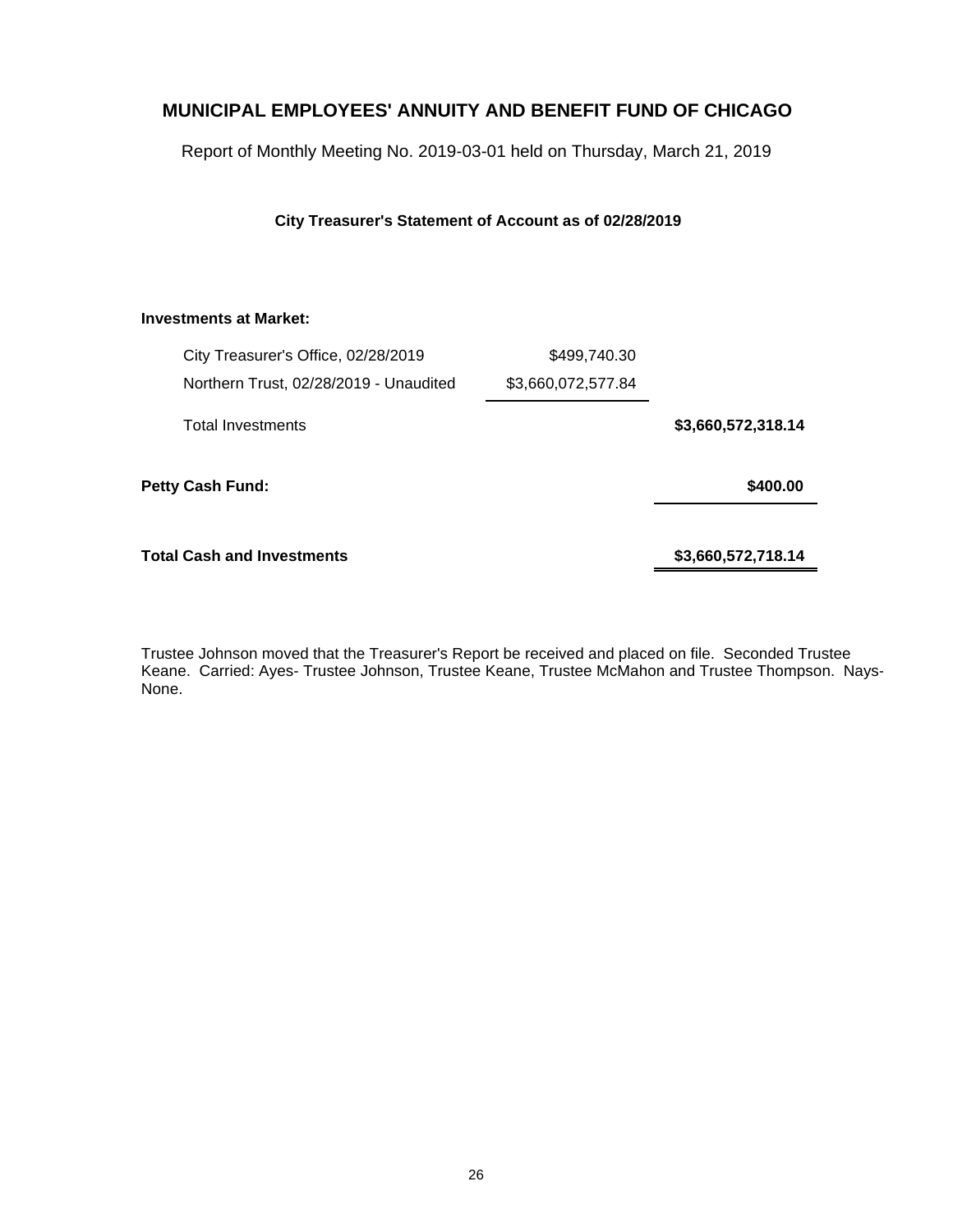Report of Monthly Meeting No. 2019-03-01 held on Thursday, March 21, 2019

### **PUBLIC COMMENT**

There were no requests to address the Board.

### **LEGISLATION**

#### Legislative Update

Mr. Molaro, the Fund's Legislative Liaison, was unable to attend the Fund's meeting because he was attending Legislative Sessions in Springfield. However, in a memorandum provided to the Board, information regarding current, pending legislation was provided to the Retirement Board and staff. Mr. Mohler notified the Board that Mr. Molaro would be present at the Special Investment Meeting on Tuesday March 26, 2019 to provide a more in-depth update on legislation affecting the Fund.

### **INVESTMENTS**

#### Market Enviroment

Mr. Wrubel reported on the current state of the market and the Fund's overall performance.

#### Monthly Performance Report

Mr. Wrubel reviewed the highlights from the Fund's February investment performance.

#### MEABF Staff Investment Report

Mr. Yoon presented the Fund's investment report.

Mr. Yoon gave information in regards to MWDBE Manager Universe and discussed the landscape of available managers.

#### Watchlist

Mr. Yoon reported no changes to the current Watchlist.

#### Liquidity Needs

Mr. Yoon reported there were sufficient funds for April benefit payments and therefore there was no need to liquidate any assets to pay benefits.

#### March 26, 2019 Investment Meeting Agenda Update

Mr. Yoon presented the Agenda for the upcoming Special Investment Meeting to be held on Tuesday March 26, 2019.

#### Ratification of Allocation of Employer Contribution

Based on the recommendation of Staff, Consultant and Fund Counsel, Trustee Johnson made a motion to have \$50 million allocated to Defensive Equity and the residual balance remain in the Short-Term Investment Fund to assist with April, May and June liquidity needs. Seconded by Trustee Thompson.

Carried Ayes- Trustee Johnson, Trustee Keane, Trustee McMahon and Trustee Thompson. Nays-None.

Based on the request of the Executive Director, Trustee Johnson made a motion to permit the Fund's Investment Officer to attend the Pension Bridge Conference in April and for the Fund to reimburse or pay all expenses in accordance with Fund policies. Seconded by Trustee Thompson.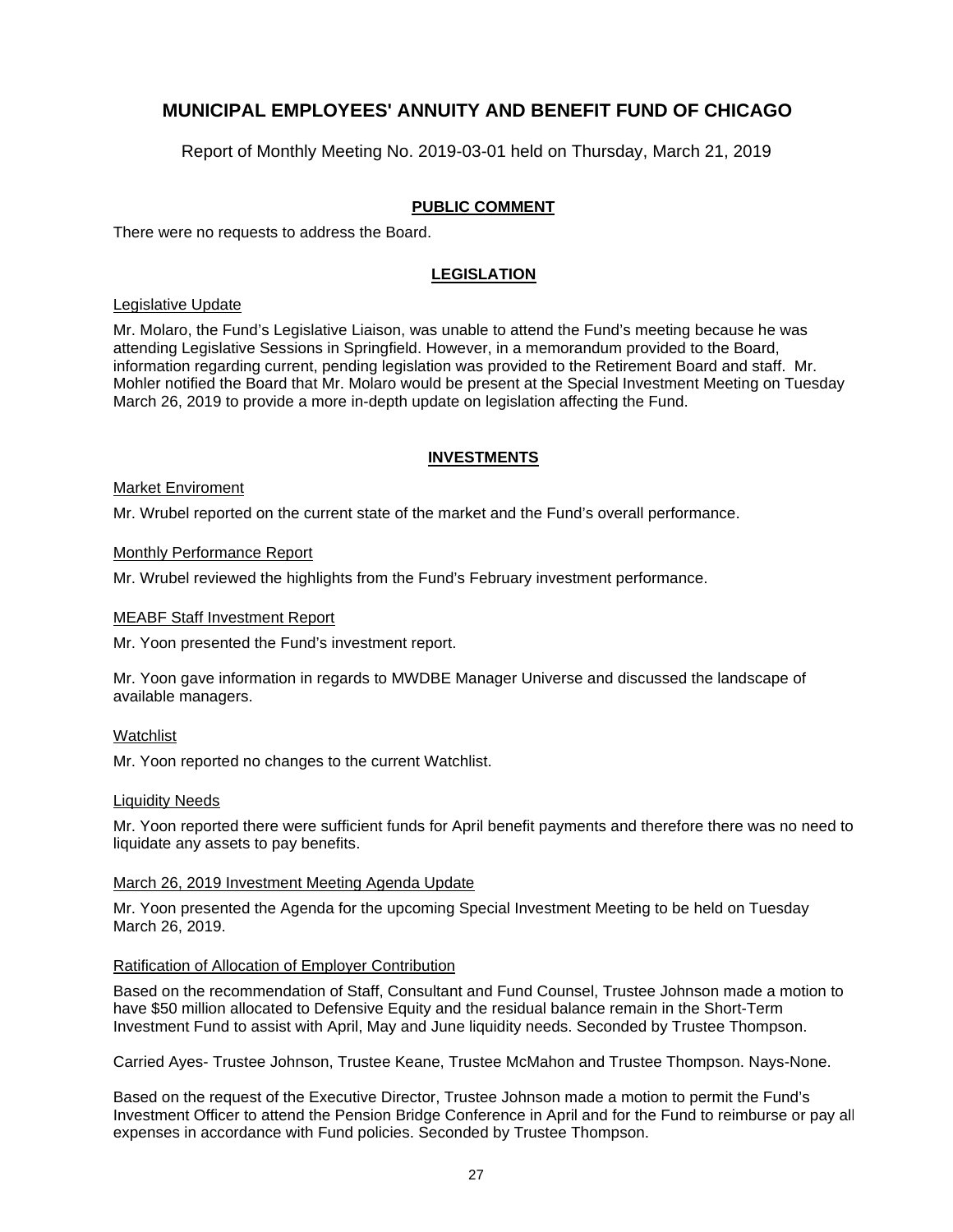Report of Monthly Meeting No. 2019-03-01 held on Thursday, March 21, 2019

Carried Ayes- Trustee Johnson, Trustee Keane, Trustee McMahon and Trustee Thompson. Nays-None.

#### **OTHER**

### PBS Update

The Staff provided a memorandum covering completed task and goals of the PBS system during the prior month. Ms. Rials asked to defer the discussion on whether to approve more working hours with the vendor until April 2019 meeting. Trustees questioned the progress of staff over the prior month. The Executive Director indicated Staff would follow up with the Board President and a proposal will be presented at the April 2019 Board Meeting.

#### Update on Fund's Net Position

Mr. Mohler provided the Board with the Fund's unaudited financial position as of February 28, 2019.

#### Update on Employer Contribution 2018

Mr. Mohler presented the Board with a letter received from the City of Chicago's Budget Director, Samantha Fields, acknowledging loss of collections and a request for the Fund to defer further action on recouping the City's underpayment of 2018 employer contributions.

#### Comptroller Intercept Filing 40ILCS 5/8-173 (a-10)

Following discussion amongst the Trustee and the status of the other City Pension Fund, Trustee Johnson made a motion to proceed with the filing of a Pension Fund Intercept Request with the State of Illinois Comptroller for the time period of January 1, 2018 through December 31, 2018, in accordance with 40 ILCS 5/8-173 (a-10). Seconded by Trustee Thompson.

Carried Ayes- Trustee Johnson, Trustee Keane, Trustee McMahon and Trustee Thompson. Nays-None.

#### Update Spring Pension Matters

Ms. Ruffolo updated the Board with the current topics that will be included in the Spring Pension Matters.

#### Update on MEABF Employee Manual

Ms. Ruffolo presented a Draft of the Employee Manual for the Board to review for consideration and possible adoption at the April 2019 Board Meeting. Ms. Ruffolo encouraged Trustees to reach out with any questions or suggested revisions.

#### RFI Risk and Fuctional Requirements Assessment for

#### Information and Related Systems

This topic was deferred for consideration and possible action for the Special Investment meeting being held on Tuesday, March 26, 2019 in order to obtain additional information.

#### Old Business/New Business

No old business or new business was discussed.

#### FOIA Update